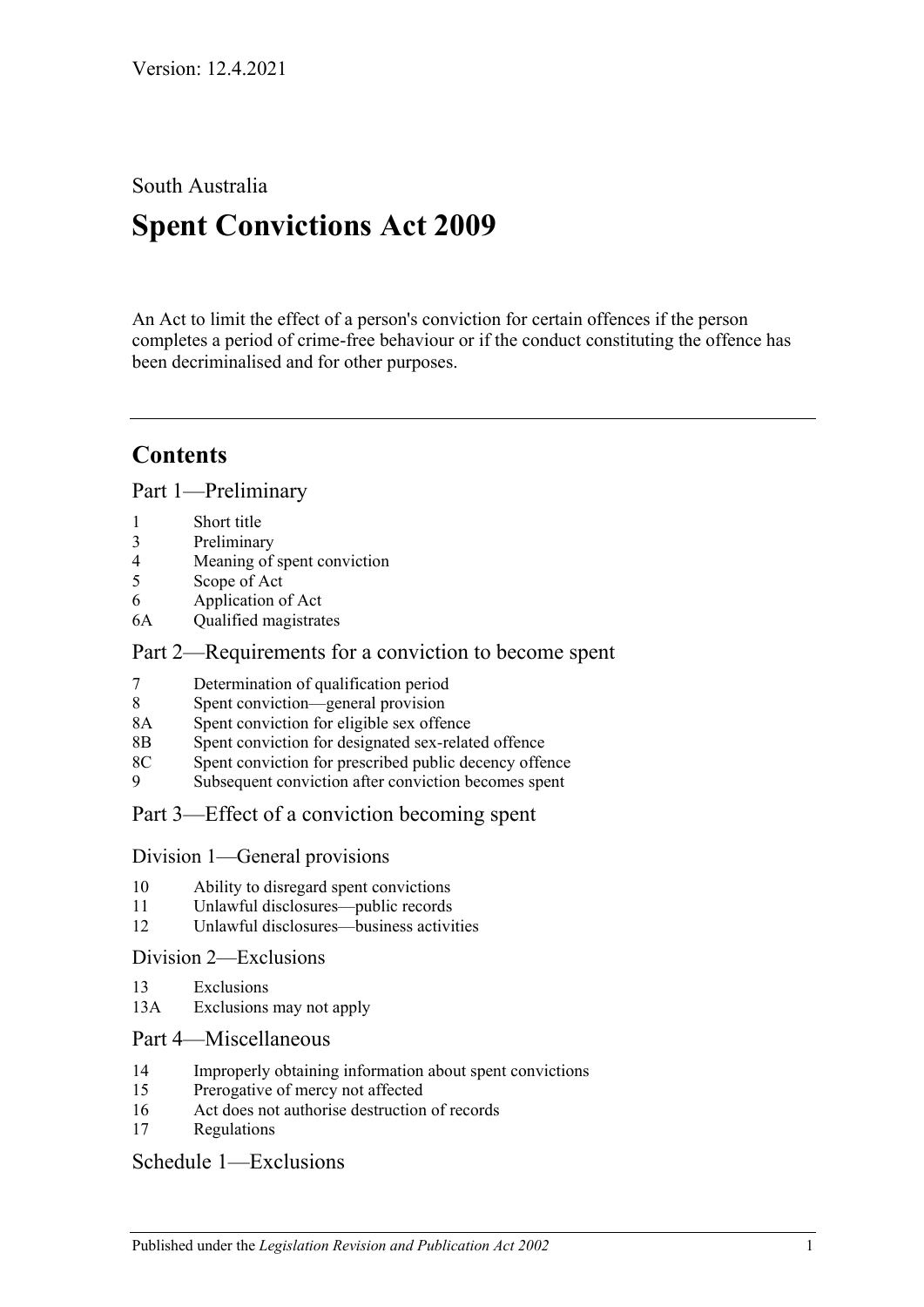- a1 [Application of exclusions](#page-16-1)
- 1 [Justice agencies](#page-16-2)
- 2 [Commonwealth agencies](#page-17-0)
- 3 [Designated judicial authorities](#page-17-1)
- 4 [Parole Board](#page-17-2)
- 5 [Judicial and associated officers](#page-17-3)
- 6 [Care of children](#page-18-0)
- 7 [Care of vulnerable people](#page-18-1)
- 8 [Activities associated with a character test](#page-19-0)
- 9 [Firefighting, police and correctional services](#page-19-1)
- 9A [Screening units](#page-19-2)
- 10 [Official records](#page-20-0)
- 11 [Archives and libraries](#page-20-1)
- 12 [Reports and authorised publications](#page-21-0)
- 13 [Non-identifying information](#page-21-1)
- 14 [Prescribed exclusions](#page-21-2)

#### [Schedule 2—Provisions relating to proceedings before a qualified magistrate](#page-21-3)

- 1 [Interpretation](#page-21-4)
- 1A [Application for a spent conviction order—designated sex-related offences and prescribed](#page-21-5)  [public decency offences](#page-21-5)
- 2 [Extent of application](#page-22-0)
- 3 [Notice of application](#page-22-1)
- 4 [Conduct of proceedings](#page-23-0)
- 5 [Principles governing hearings](#page-23-1)

#### [Legislative history](#page-24-0)

## <span id="page-1-0"></span>**The Parliament of South Australia enacts as follows:**

## **Part 1—Preliminary**

#### <span id="page-1-1"></span>**1—Short title**

This Act may be cited as the *Spent Convictions Act 2009*.

#### <span id="page-1-3"></span><span id="page-1-2"></span>**3—Preliminary**

(1) In this Act, unless the contrary intention appears—

*adult* means a person of or above the age of 18 years;

*AUSTRAC* means the Australian Transaction Reports and Analysis Centre continued in existence by the *Anti-Money Laundering and Counter-Terrorism Financing Act 2006* of the Commonwealth;

*child* means a person under the age of 18 years;

*Commonwealth authority* means—

- (a) a Commonwealth Minister; or
- (b) a Commonwealth Department; or
- (c) the Defence Force; or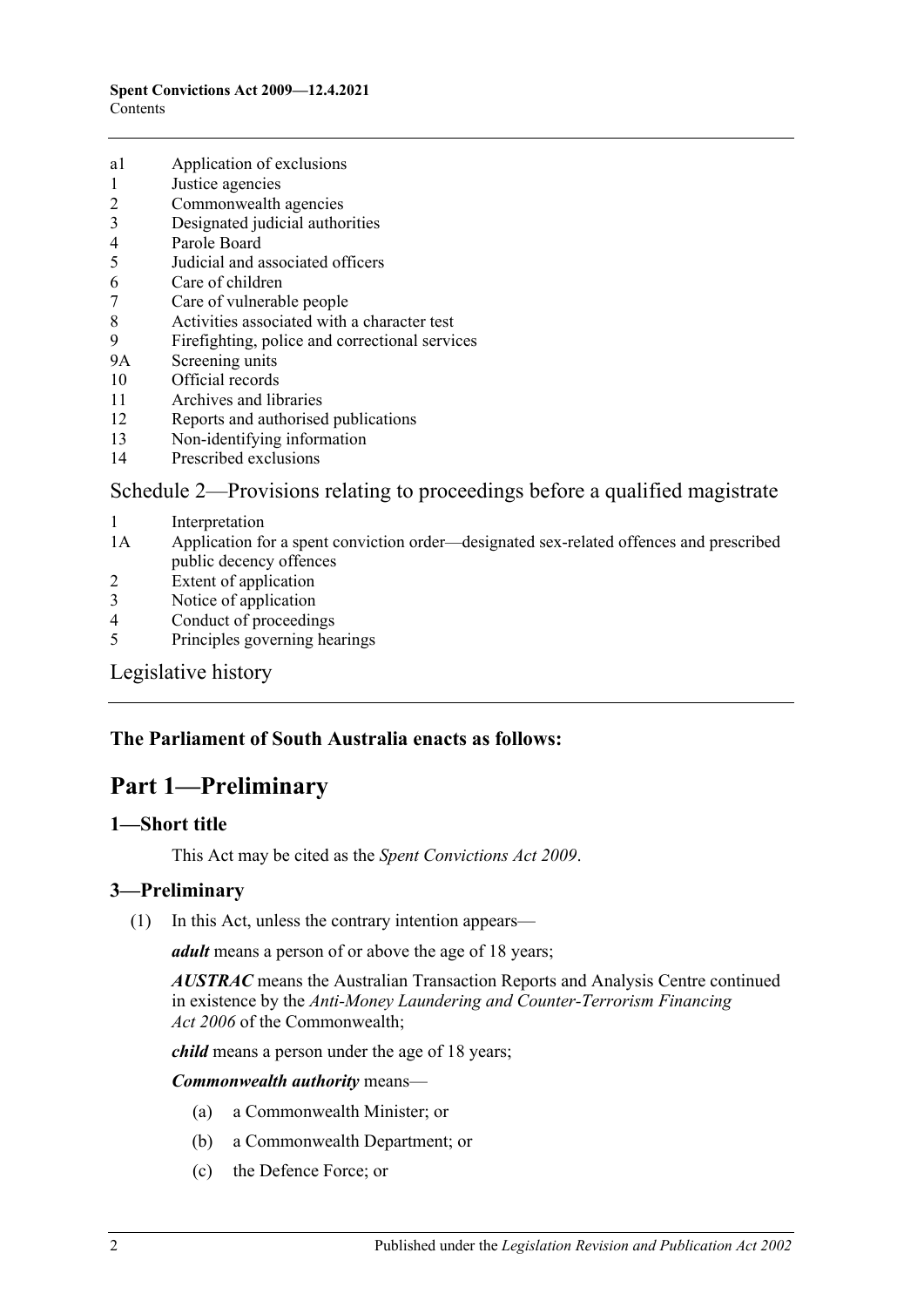- (d) a body (whether incorporated or not) established or appointed for a public purpose by or under a Commonwealth law, not being—
	- (i) an incorporated company, society or association; or
	- (ii) an organisation registered, or an association recognised, under the *Fair Work (Registered Organisations) Act 2009* of the Commonwealth, or a branch of such an organisation or association; or
- (e) a body established or appointed by the Governor-General, or by a Commonwealth Minister, otherwise than by or under a Commonwealth law; or
- (f) a person holding or performing the duties of an office established by or under, or an appointment made under, a Commonwealth law other than the office of Secretary of a Commonwealth Department; or
- (g) a person holding or performing the duties of an appointment made by the Governor-General, or by a Commonwealth Minister, otherwise than under a Commonwealth law; or
- (h) a federal court; or
- (i) a tribunal established under a Commonwealth law; or
- (j) the Australian Federal Police;

*Commonwealth Department* means an Agency within the meaning of the *Public Service Act 1999* of the Commonwealth;

*conviction* means a conviction, whether summary or on indictment, for an offence and includes a finding which, under [subsection](#page-6-0) (5), is treated as a conviction for the purposes of this Act or a case which falls within the ambit of [subsection](#page-6-1) (6);

*corresponding law* means a law of another State or of the Commonwealth that is declared by the regulations to be a corresponding law for the purposes of this Act;

*designated Commonwealth position* means a position in a Commonwealth authority which the head of the authority has determined to be a designated security assessment position whose duties are likely to involve access to national security information classified as secret or top secret;

*designated judicial authority* means—

- (a) a court or tribunal (including a military tribunal established under a law of the Commonwealth); or
- (b) a judicial or quasi-judicial body brought within the ambit of this definition by the regulations;

#### <span id="page-2-0"></span>*designated sex-related offence* means—

- (a) a sex offence—
	- (i) that is constituted by consenting adults engaging in sexual intercourse, or another form of sexual activity; or
	- (ii) that is constituted by an adult procuring another adult to engage in consensual sexual intercourse, or another form of consensual sexual activity; or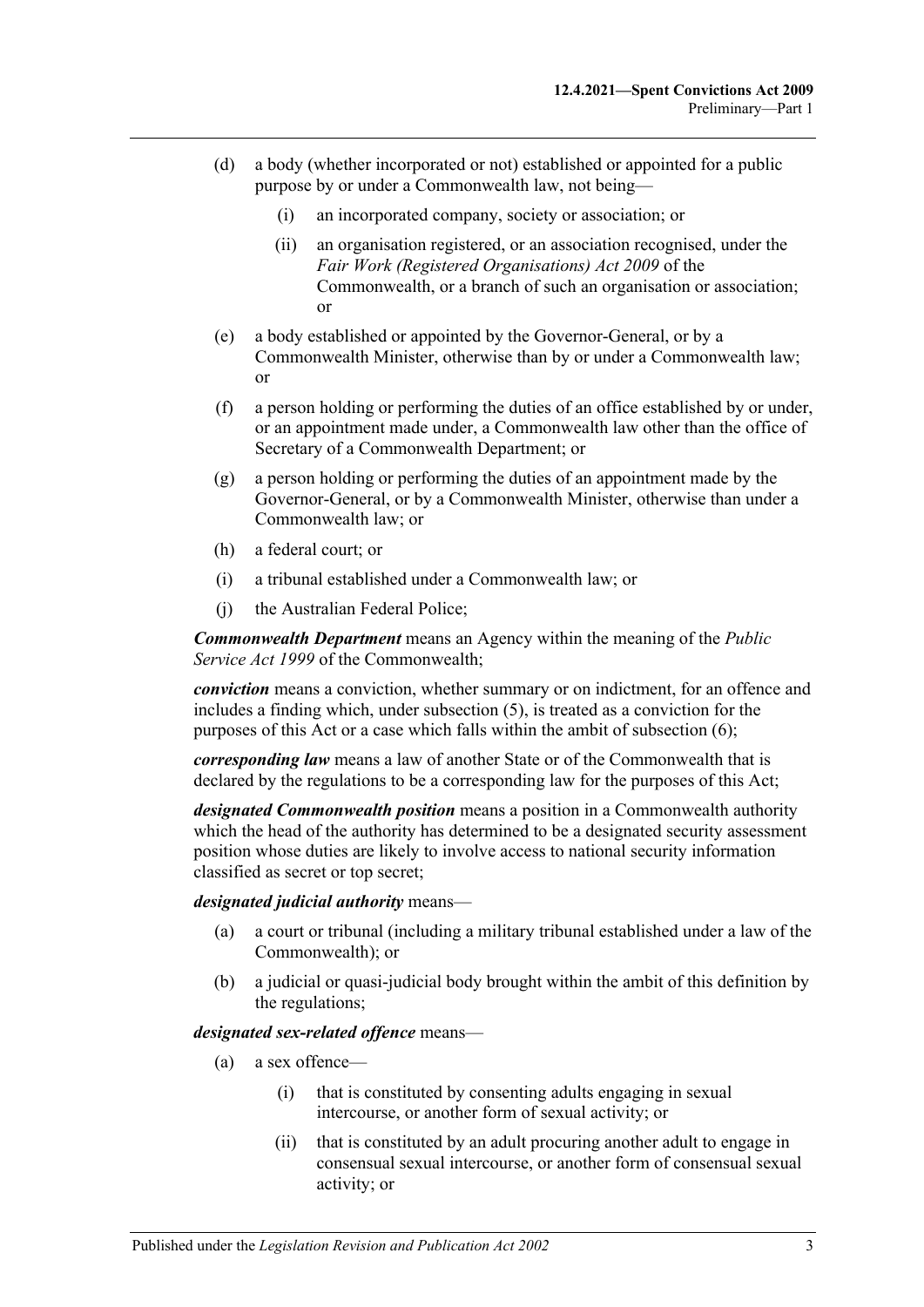- (b) an offence where—
	- (i) the offence is constituted by consenting persons of the same sex engaging in sexual intercourse, or another form of sexual activity; and
	- (ii) at least 1 of them is 16 or 17 years of age (and none of them is younger); and
	- (iii) their actions would not have constituted an offence if they were not of the same sex; and
	- (iv) no person engaged in the activity was in a position of authority in relation to another person engaged in the activity; or
- <span id="page-3-0"></span>(c) an offence against—
	- (i) section 69, 70 or 71 (other than section 70(1)(b) or (c)) of the *[Criminal Law Consolidation Act](http://www.legislation.sa.gov.au/index.aspx?action=legref&type=act&legtitle=Criminal%20Law%20Consolidation%20Act%201935) 1935* before its repeal by the *[Criminal Law Consolidation Act Amendment Act](http://www.legislation.sa.gov.au/index.aspx?action=legref&type=act&legtitle=Criminal%20Law%20Consolidation%20Act%20Amendment%20Act%201972) 1972* (No 94 of 1972); or
	- (ii) section 69 (other than section 69(1)(b)(ii) or (iii)) of the *[Criminal](http://www.legislation.sa.gov.au/index.aspx?action=legref&type=act&legtitle=Criminal%20Law%20Consolidation%20Act%201935)  [Law Consolidation Act](http://www.legislation.sa.gov.au/index.aspx?action=legref&type=act&legtitle=Criminal%20Law%20Consolidation%20Act%201935) 1935* before its repeal by the *[Criminal Law](http://www.legislation.sa.gov.au/index.aspx?action=legref&type=act&legtitle=Criminal%20Law%20(Sexual%20Offences)%20Amendment%20Act%201975)  [\(Sexual Offences\) Amendment Act](http://www.legislation.sa.gov.au/index.aspx?action=legref&type=act&legtitle=Criminal%20Law%20(Sexual%20Offences)%20Amendment%20Act%201975) 1975* (No 66 of 1975); or
	- (iii) any other provision, prescribed by regulation, that involves consensual sexual activity between persons of the same sex; or
- <span id="page-3-1"></span>(d) an offence against the common law substantially corresponding to an offence referred to in [paragraph](#page-2-0) (a) or [\(c\);](#page-3-0) or
- (e) an offence of attempting, or of conspiracy or incitement, to commit an offence mentioned in [paragraphs](#page-2-0) (a) to [\(d\);](#page-3-1)

*eligible adult offence* means an offence committed by an adult for which—

- (a) a sentence of imprisonment is not imposed; or
- (b) a sentence of imprisonment is imposed but the sentence is 12 months or less;

*eligible juvenile offence* means an offence committed while the defendant was a child where, on conviction of the defendant—

- (a) a sentence of imprisonment is not imposed; or
- (b) a sentence of imprisonment is imposed but the sentence is 24 months or less;

*eligible sex offence* means a sex offence (being either an eligible adult offence or an eligible juvenile offence) for which a sentence of imprisonment is not imposed;

*intelligence or security agency* means—

- (a) the Australian Security Intelligence Organisation; or
- (b) the Australian Secret Intelligence Service; or
- (c) the Office of National Assessments; or
- (d) that part of the Department of Defence known as the Defence Signals Directorate; or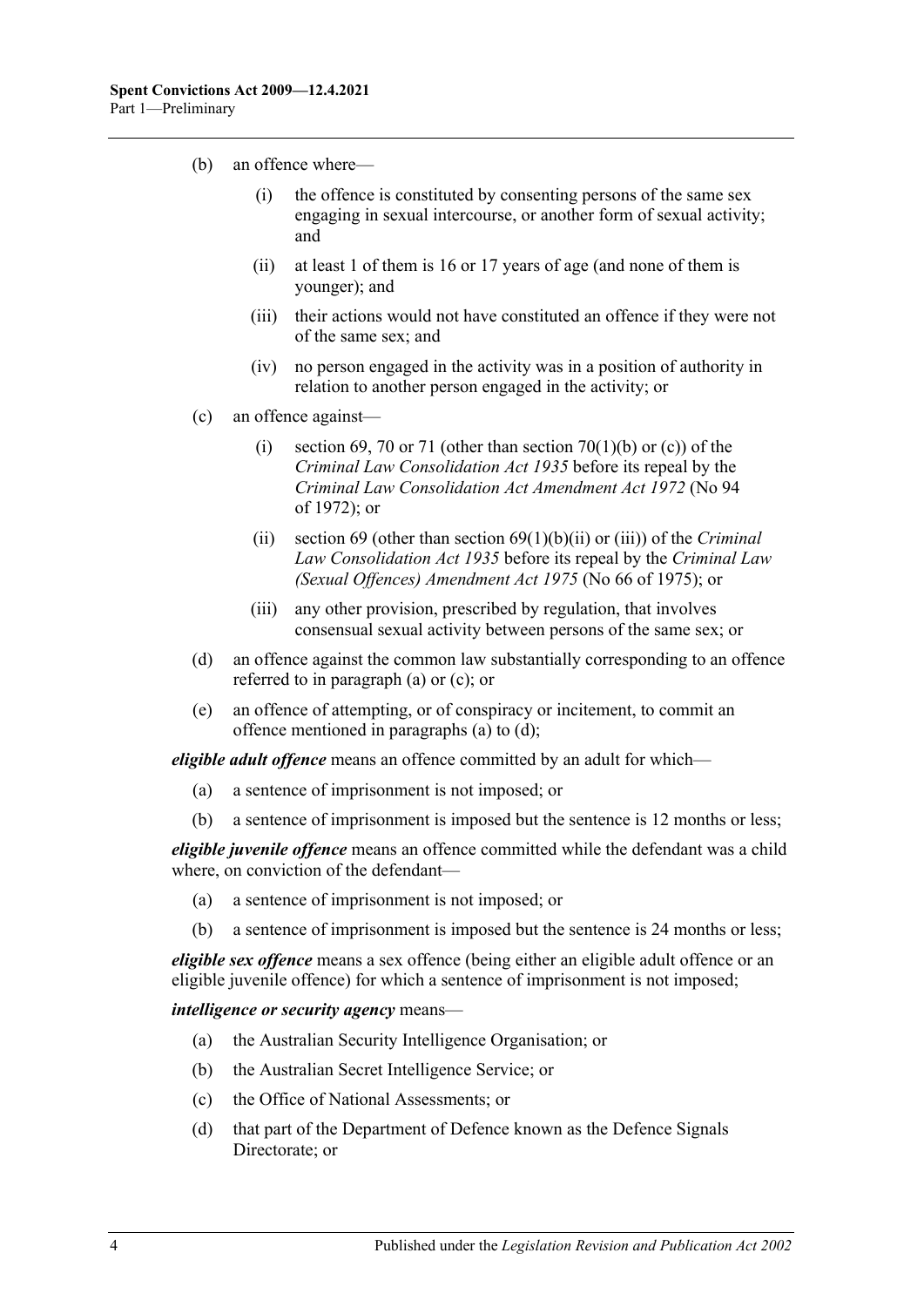- (e) that part of the Department of Defence known as the Defence Intelligence Organisation; or
- (f) that part of the Department of Defence known as the Defence Imagery and Geospatial Organisation; or
- (g) any other similar agency, office or part of a Commonwealth Department that has a direct involvement in national intelligence or security activities;

*justice agency* means any of the following:

- (a) the Australian Federal Police;
- (b) the police force or service of a State;
- (c) the Australian Customs and Border Protection Service;
- (d) the Australian Commission for Law Enforcement Integrity, the Australian Crime Commission, or any other similar crime or integrity commission, body, office or agency established under a law of the Commonwealth or a State;
- (f) AusCheck (established by the Commonwealth on 5 December 2005);
- (g) the Australian Securities and Investments Commission;
- <span id="page-4-0"></span>(h) the Attorney-General for the Commonwealth or a State;
- (i) the Director of Public Prosecutions for the Commonwealth or a State, or a person or body performing a similar function under a law of a State;
- (j) staff appointed to assist a person or body referred to in [paragraph](#page-4-0) (i);
- (k) a government department or agency of the Commonwealth or the State which is concerned, as 1 of its principal or primary duties, with the prosecution of offences or assisting with the prosecution of offences;
- (l) the Australian Taxation Office or the Australian Electoral Commission, in connection with any function associated with the prosecution of offences or assisting with the prosecution of offences;
- (m) the Department for Correctional Services or an equivalent entity in another State;
- (n) the Department responsible for a training centre under the *[Young Offenders](http://www.legislation.sa.gov.au/index.aspx?action=legref&type=act&legtitle=Young%20Offenders%20Act%201993)  Act [1993](http://www.legislation.sa.gov.au/index.aspx?action=legref&type=act&legtitle=Young%20Offenders%20Act%201993)* or an equivalent entity in another State;
- (o) the Registrar or administrator of a Commonwealth or State court;
- (p) a person or body brought within the ambit of this definition or a corresponding definition by regulations made under this Act or under a corresponding law for the purposes of a corresponding definition;

*minor offence* means an offence where, on conviction—

- (a) the defendant is discharged without penalty; or
- <span id="page-4-1"></span>(b) the only penalty imposed on the defendant (disregarding any demerit points that may apply) is a fine not exceeding—
	- (i) unless an amount applies under [subparagraph](#page-4-1) (ii)—\$500; or
	- (ii) an amount, greater than \$500, prescribed by the regulations for the purposes of this definition;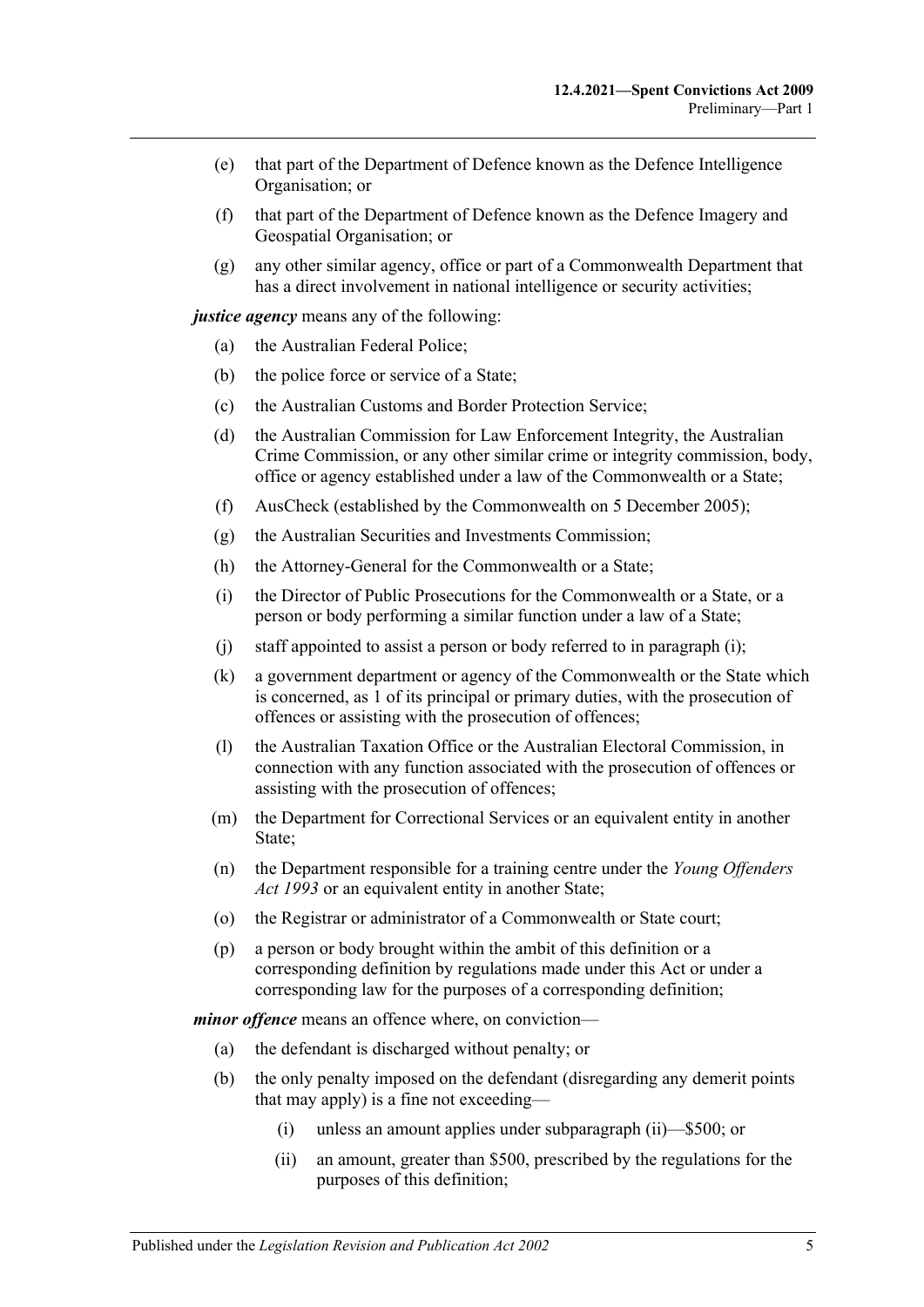*mutual recognition principle*—see [subsection](#page-6-2) (7);

*national security information* means information affecting the defence, security or international relations of Australia;

*official record* means a record kept by a court, tribunal, police force or public authority;

*overseas jurisdiction* means a jurisdiction outside Australia and the external territories;

*prescribed public decency offence* means an offence against public decency or morality by which homosexual behaviour could be punished (but does not include a sex offence);

*public authority* means—

- (a) a public or local authority constituted by or under an Act of this State, another State or the Commonwealth; or
- (b) a government department of this State, another State or the Commonwealth; or
- (c) a statutory body representing the Crown in right of this State, another State or the Commonwealth,

and includes a person performing a function on behalf of the authority, department or body;

*qualification period* means the qualification period that applies under [section](#page-9-1) 7;

*qualified magistrate*—see [section](#page-8-1) 6A;

*quashed*—a conviction is quashed if—

- (a) the conviction is quashed or set aside; or
- (b) a finding of guilt, or a finding that a charge has been proved, is quashed or set aside;

*recognised jurisdiction*—if a law of another State or of the Commonwealth has been declared by the regulations to be a corresponding law, then that State or the Commonwealth (as the case requires) is a recognised jurisdiction;

*security* has the same meaning as in the *Australian Security Intelligence Organisation Act 1979* of the Commonwealth;

*sex offence* means an offence prescribed as a sex offence for the purposes of this definition;

*spent*, for a conviction—see [section](#page-7-0) 4;

*State* includes Territory;

*this jurisdiction* means South Australia;

*tribunal* means a tribunal constituted by law;

*work* includes the following:

- (a) work—
	- (i) under a contract of employment or contract for services; or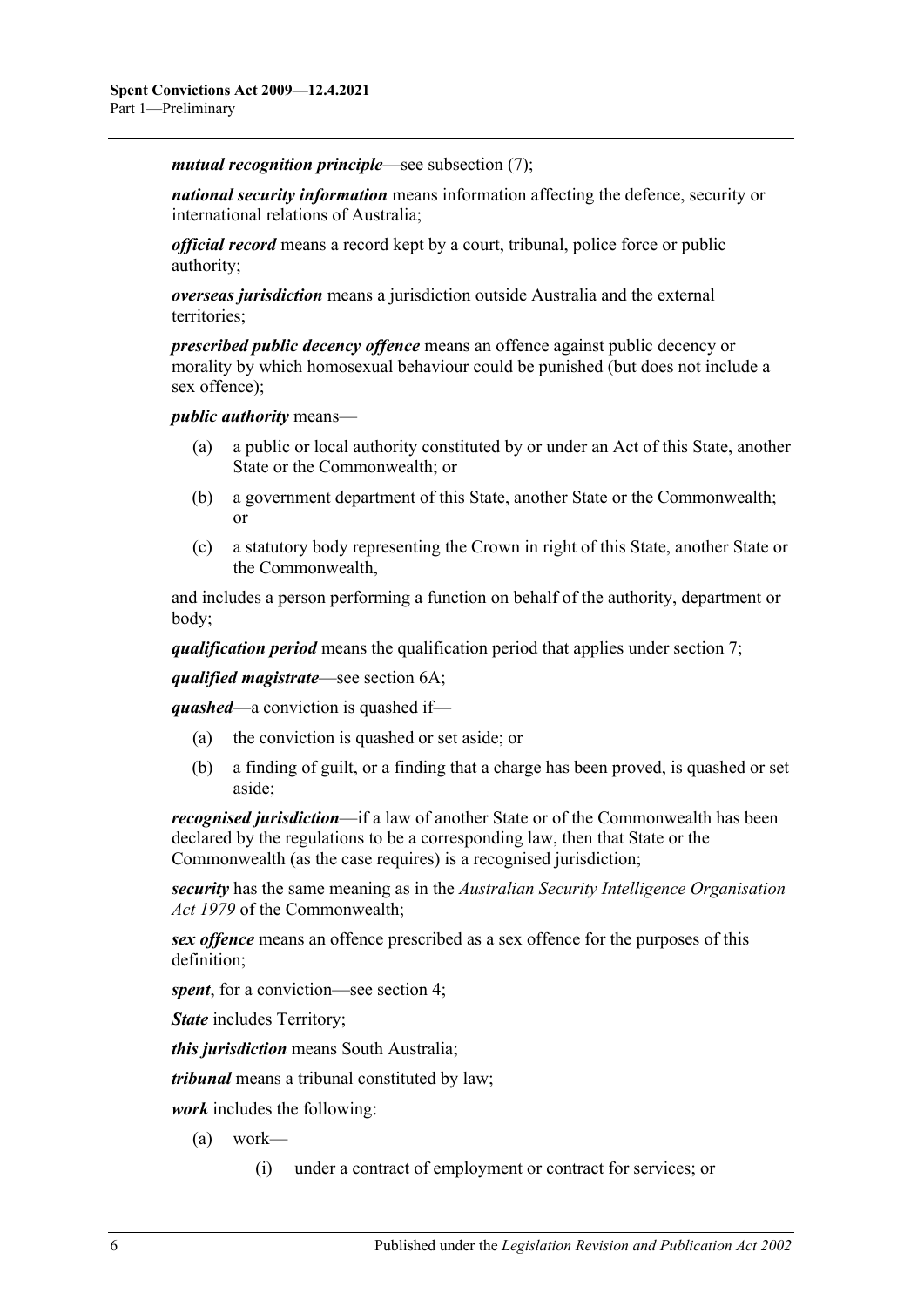- (ii) in a leadership role in a religious institution or as part of the duties of a religious vocation; or
- (iii) as an officer of a body corporate, member of the committee of management of an unincorporated body or association or member of a partnership; or
- (iv) as a volunteer, other than unpaid work engaged in for a private or domestic purpose; or
- (v) as a self-employed person;
- (b) practical training as part of a course of education or vocational training;
- (c) acting in a prescribed capacity or engaging in a prescribed activity.
- $(2)$  If—
	- (a) a person is convicted by a court of a number of offences; and
	- (b) the sentencing court imposes 1 penalty for some or all of the offences,

the penalty so imposed will be taken to apply in relation to each offence for the purpose of determining whether a particular offence is an eligible adult offence or an eligible juvenile offence under [subsection](#page-1-3) (1).

- (3) In this Act, a reference to a sentence of imprisonment extends to—
	- (a) a period of detention under the *[Young Offenders Act](http://www.legislation.sa.gov.au/index.aspx?action=legref&type=act&legtitle=Young%20Offenders%20Act%201993) 1993*;
	- (b) a sentence of imprisonment or a period of detention that has been suspended (in whole or in part);
	- (c) a period of detention under section 57 of the *[Sentencing Act](http://www.legislation.sa.gov.au/index.aspx?action=legref&type=act&legtitle=Sentencing%20Act%202017) 2017*.
- (4) In this Act, a reference to a conviction that is spent includes a reference to the charge to which the spent conviction related and any investigation or legal process associated with the offence or the conviction.
- <span id="page-6-0"></span>(5) The following findings are treated as convictions for the purposes of this Act:
	- (a) a formal finding of guilt by a court;
	- (b) a finding by a court that an offence has been proved.
- <span id="page-6-1"></span>(6) For the purposes of this Act, if an offence is taken into account for the purposes of sentencing for another offence or offences, it will be taken that there is a conviction for that offence (and that the conviction is capable of being spent).
- <span id="page-6-2"></span>(7) The *mutual recognition principle* is as follows:
	- (a) a conviction for an offence against a law of a recognised jurisdiction that is spent under the corresponding law of that jurisdiction will be taken to be spent for the purposes of [Part 3](#page-13-0) and [Part 4;](#page-15-0) and
	- (b) a conviction for an offence against a law of a recognised jurisdiction that is not spent (or has ceased to be spent) under the corresponding law of that jurisdiction will be taken not to be spent for the purposes of [Part 3](#page-13-0) and [Part 4.](#page-15-0)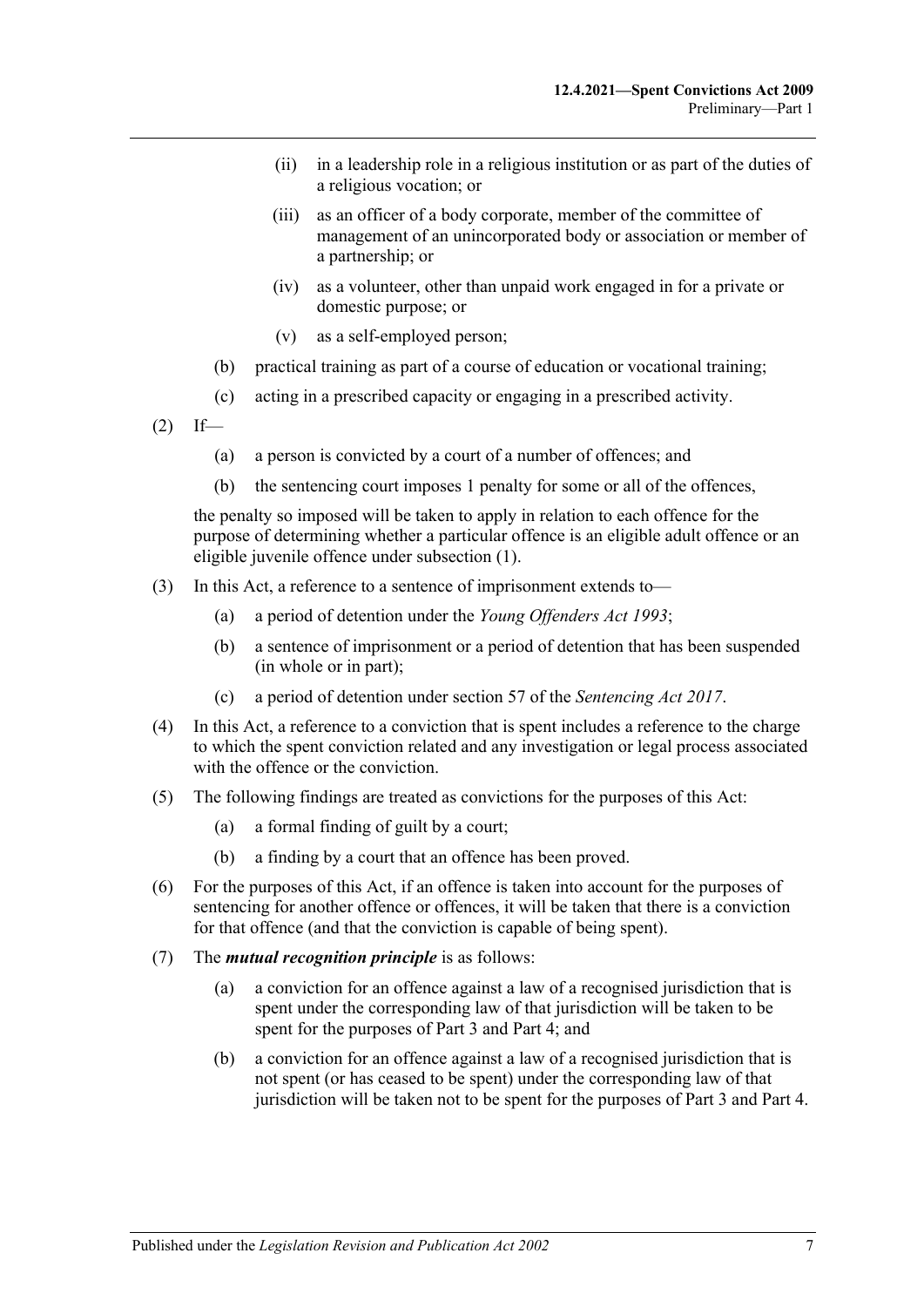- (8) For the purposes of the definition of *designated sex-related offence*
	- (a) a person will not be taken to have engaged in an activity with his or her consent if the person would not be taken to have freely and voluntarily agreed to the activity under section 46 of the *[Criminal Law Consolidation Act](http://www.legislation.sa.gov.au/index.aspx?action=legref&type=act&legtitle=Criminal%20Law%20Consolidation%20Act%201935) 1935*; and
	- (b) a person is in *a position of authority* in relation to another person if they would be in a position of authority in relation to the person under section 49(5a) of the *[Criminal Law Consolidation Act](http://www.legislation.sa.gov.au/index.aspx?action=legref&type=act&legtitle=Criminal%20Law%20Consolidation%20Act%201935) 1935*.

#### <span id="page-7-0"></span>**4—Meaning of spent conviction**

- (1) For the purposes of this Act, the conviction of a person for an offence is *spent* if—
	- (a) the conviction is spent under [Part 2;](#page-9-0) or
	- (b) the conviction is quashed; or
	- (c) the person is granted a pardon for the offence.
- <span id="page-7-3"></span>(1a) In addition, if
	- (a) a finding is treated as a conviction under [section](#page-6-0)  $3(5)$ ; but
	- (b) no conviction is recorded against the person,

then the finding, as constituting a conviction for the purposes of this Act, will be taken to be immediately spent.

(2) This section applies subject to the operation of [section](#page-8-0) 6.

#### <span id="page-7-1"></span>**5—Scope of Act**

- (1) The following convictions (and no other convictions) are capable of becoming spent under this Act:
	- (a) a conviction for an eligible adult offence;
	- (b) a conviction for an eligible juvenile offence;
	- (c) a conviction for a designated sex-related offence;
	- (d) a conviction for a prescribed public decency offence.
- (2) However, the following convictions cannot become spent under this Act:
	- (a) a conviction of a body corporate;
	- (b) a conviction for a sex offence unless the offence is an eligible sex offence or a designated sex-related offence;
	- (c) a conviction of a class prescribed by the regulations.
- <span id="page-7-2"></span>(3) A regulation made under [subsection](#page-7-2) (2)(c) does not affect a conviction that has already become spent under this Act.
- (4) Nothing in this Act affects—
	- (a) the enforcement of any process or proceedings relating to any fine or other sum imposed with respect to a spent conviction; or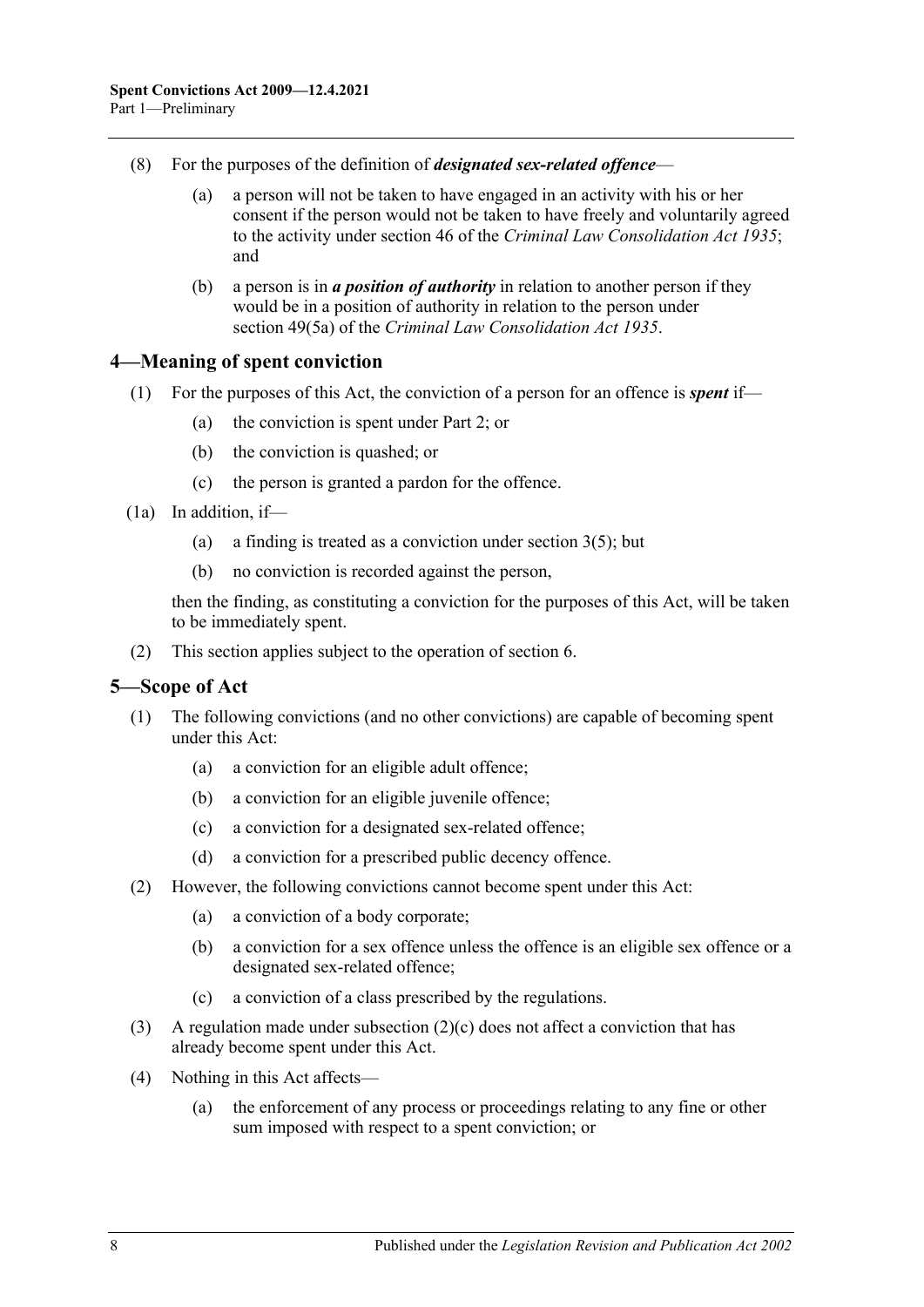- (b) any process or proceedings in respect of a breach of a condition or requirement applicable to a sentence imposed in respect of a spent conviction; or
- (c) the operation of any disqualification, disability or other prohibition imposed in respect of or on account of a spent conviction; or
- (d) the imposition or accumulation of demerit points; or
- (e) the exercise of any other enforcement power or the institution or undertaking of any other processes or proceedings by a justice agency.
- (5) Nothing in this Act affects a claim (or any proceedings arising from a claim) for compensation (including statutory compensation) for injury, loss or damage caused by an offence.
- (6) This section applies subject to the operation of [section](#page-8-0) 6.

## <span id="page-8-0"></span>**6—Application of Act**

- (1) This Act applies to convictions for offences against the laws of this State and convictions for offences against any other law.
- (2) In the case of convictions for offences against the laws of a recognised jurisdiction, the mutual recognition principle applies.
- (3) In the case of convictions for offences against the laws of any other jurisdiction (including the laws of an overseas jurisdiction), this Act applies with the changes necessary to enable its provisions to apply to those convictions in a way that corresponds as closely as possible to the way in which it applies to convictions for offences against the laws of this jurisdiction.
- (4) However, if an offence against the laws of another jurisdiction (including the laws of an overseas jurisdiction), other than a recognised jurisdiction, has no correspondence to an offence against a law of this jurisdiction, then the conviction of the person for the offence is immediately spent for the purposes of this Act.
- (5) This Act applies to convictions for offences whether such convictions occurred before or after the commencement of this Act.

## <span id="page-8-1"></span>**6A—Qualified magistrates**

- (1) For the purposes of this Act, a *qualified magistrate* is a magistrate in relation to whom a consent is in force under [subsection](#page-8-2) (2) and who has been approved by the Chief Magistrate to act as a qualified magistrate in accordance with [subsection](#page-8-3) (3).
- <span id="page-8-2"></span>(2) A magistrate may, by instrument in writing, consent to acting as a qualified magistrate under this Act.
- <span id="page-8-3"></span>(3) The Chief Magistrate may, by instrument in writing, approve a magistrate in relation to whom a consent is in force under [subsection](#page-8-2) (2) to act as a qualified magistrate under this Act.
- (4) A qualified magistrate has, in relation to the exercise of a function conferred on a qualified magistrate by this Act, the same protection, privileges and immunities as a magistrate has in relation to proceedings in the Magistrates Court of South Australia.
- <span id="page-8-4"></span>(5) A magistrate who has given consent under [subsection](#page-8-2) (2) may, by instrument in writing, revoke the consent.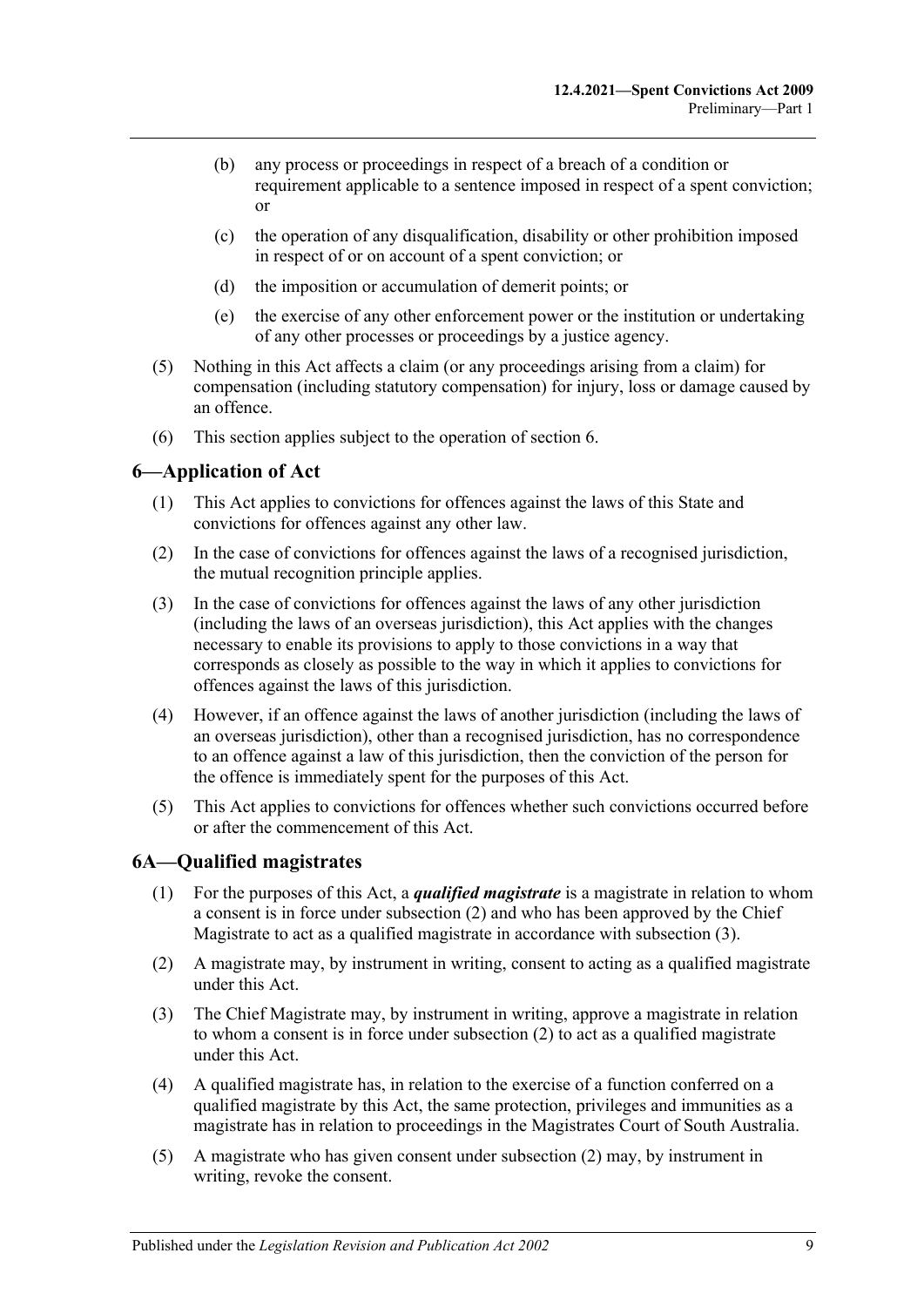- (6) An approval of a magistrate to act as a qualified magistrate under [subsection](#page-8-3) (3) is revoked if—
	- (a) the qualified magistrate revokes his or her consent in accordance with [subsection](#page-8-4) (5) or ceases to be a magistrate; or
	- (b) the Chief Magistrate determines that the magistrate should not continue to be a qualified magistrate.

## <span id="page-9-0"></span>**Part 2—Requirements for a conviction to become spent**

## <span id="page-9-2"></span><span id="page-9-1"></span>**7—Determination of qualification period**

- (1) Subject to this Act, the *qualification period* for the conviction of a person for an offence is—
	- (a) in the case of an eligible juvenile offence, other than where the person was dealt with as an adult—5 consecutive years; or
	- (b) in any other case—10 consecutive years,

from the relevant day for the conviction for the offence.

- <span id="page-9-3"></span>(2) If during the qualification period for a conviction (the *first conviction*) the person is convicted of another offence (the *second conviction*), the time that has run as part of the qualification period for the first conviction is cancelled and the relevant day for the second conviction becomes a new relevant day for the first conviction (and a conviction for a third offence within the period that then applies will have a corresponding effect on the first and second convictions, and so on for any subsequent conviction or convictions).
- <span id="page-9-4"></span>(3) In addition
	- (a) if at the end of a period that applies under [subsection](#page-9-2)  $(1)$  or  $(2)$  the person is a registrable offender under the *[Child Sex Offenders Registration Act](http://www.legislation.sa.gov.au/index.aspx?action=legref&type=act&legtitle=Child%20Sex%20Offenders%20Registration%20Act%202006) 2006* who is subject to reporting obligations imposed by Part 3 of that Act, the qualification period is extended so as to expire when or if those reporting obligations cease or are suspended under that Part; and
	- (b) if during the period of extension that applies under [paragraph](#page-9-4) (a) the person is convicted of another offence, the conviction has the same effect on any previous conviction that is subject to the period of extension that a second or subsequent conviction has on a previous conviction or convictions under [subsection](#page-9-3) (2).
- <span id="page-9-5"></span>(4) For the purposes of [subsections](#page-9-3) (2) and [\(3\)\(b\),](#page-9-5) a conviction for a second or subsequent offence will be disregarded if—
	- (a) the offence is a minor offence (including in a case where the conviction with respect to the minor offence is constituted by a finding under [section](#page-6-0) 3(5)); or
	- (b) the conviction is quashed; or
	- (c) the convicted person is granted a pardon.
- (5) A period under a preceding subsection may commence before the commencement of this Act and, in such a case, the qualification period will be completed—
	- (a) on the commencement of this Act; or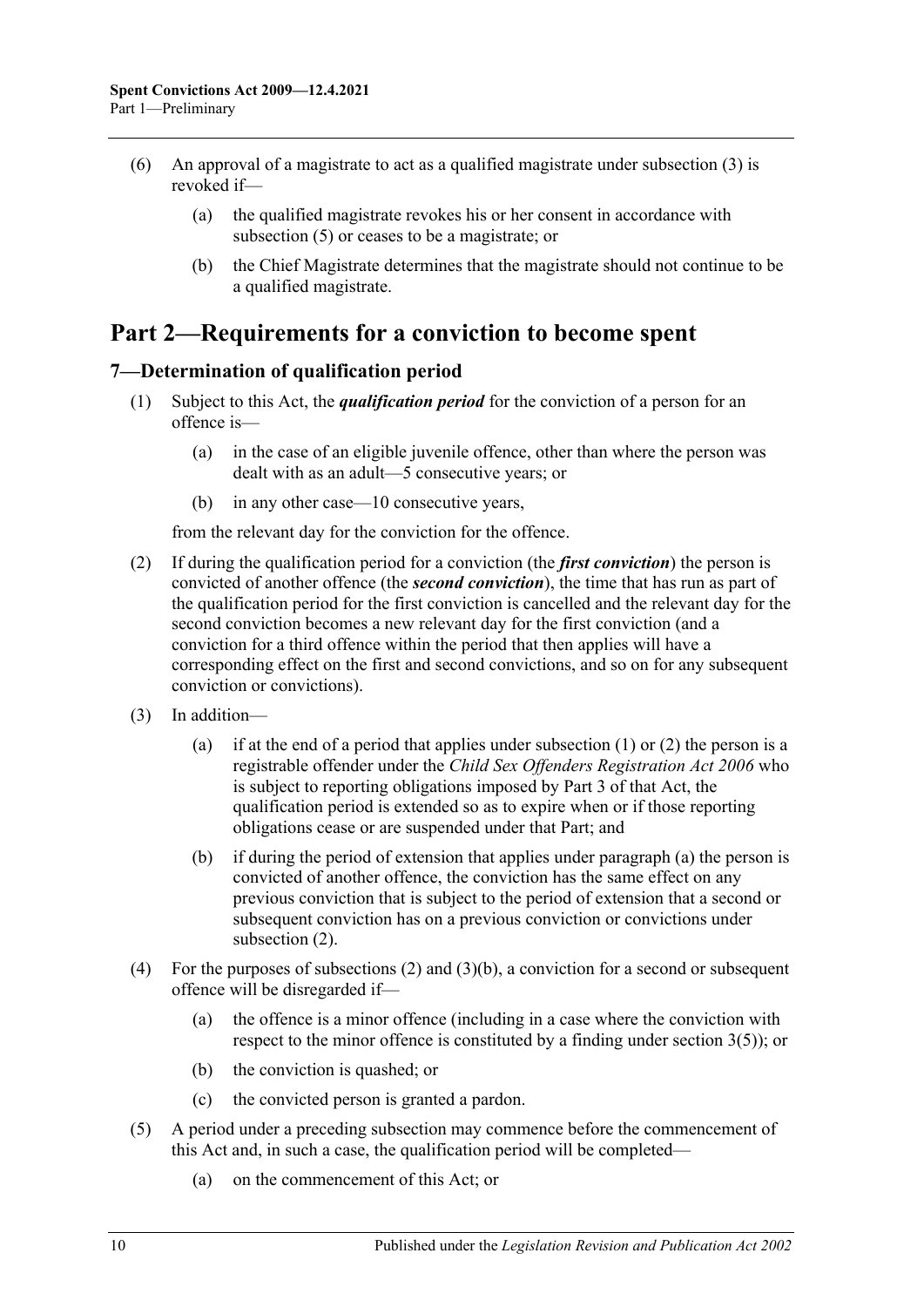(b) on the day on which the qualification period would have been completed if this Act had been in force continuously since the day of the relevant conviction,

whichever is the later.

- (6) For the purposes of this section—
	- (a) the *relevant day* for the conviction for an offence is the day on which the person is convicted; and
	- (b) a reference to a conviction for an offence does not extend to a conviction for an offence against a law of another jurisdiction (including the laws of an overseas jurisdiction), other than a recognised jurisdiction, that has no correspondence to an offence against a law of this jurisdiction.

#### <span id="page-10-2"></span><span id="page-10-0"></span>**8—Spent conviction—general provision**

- (1) A conviction for an offence, other than a sex offence, is spent on completion of the qualification period for the conviction.
- (2) [Subsection](#page-10-2) (1) operates subject to [section](#page-7-3) 4(1a).

#### <span id="page-10-1"></span>**8A—Spent conviction for eligible sex offence**

- (1) A conviction for an eligible sex offence is spent if, on application by the convicted person in accordance with the regulations, a qualified magistrate makes an order that the conviction is spent.
- (2) An application for an order under this section in respect of a conviction—
	- (a) may not be made until the completion of the qualification period for the conviction; and
	- (b) may not be made if a qualified magistrate has refused to make an order under this section in respect of the same conviction within the preceding 2 years.
- (3) An application under this section may not be made in respect of a conviction for an offence against the laws of another jurisdiction.
- (4) [Schedule 2](#page-21-3) applies to an application under this section and to proceedings on an application.
- (5) The making of an order under this section is at the discretion of the qualified magistrate and that discretion will be exercised having regard to—
	- (a) the nature, circumstances and seriousness of the offence; and
	- (b) if a victim impact statement was furnished to the sentencing court in connection with the sentencing of the applicant for the offence (and that statement is available to the qualified magistrate)—anything referred to in that statement; and
	- (c) any penalty imposed, and any other order or requirement made or imposed by a court, in relation to the offence; and
	- (d) the length of time since the conviction; and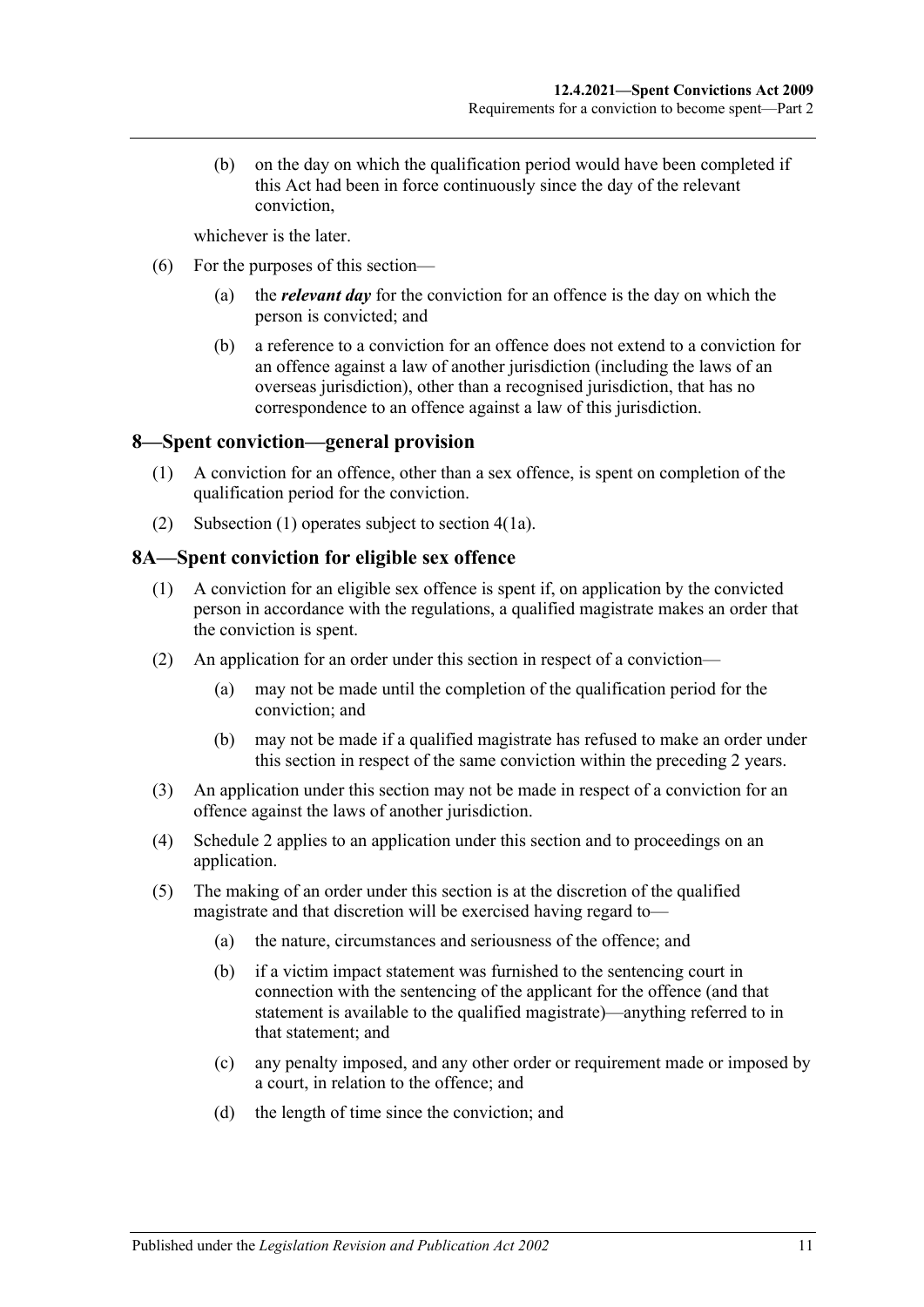- (e) all the circumstances of the applicant, including the circumstances of the applicant at the time of the commission of the offence and at the time of the application and whether the applicant appears to have rehabilitated and to be of good character; and
- (f) whether the spending of the conviction and the non-disclosure of the offence to other persons by operation of an order under this section might present a risk to the public (and, if so, the extent of that risk); and
- (g) whether there is any other public interest served in not making the order; and
- (h) any other matter considered relevant by the qualified magistrate.

## <span id="page-11-0"></span>**8B—Spent conviction for designated sex-related offence**

- (1) A conviction for a designated sex-related offence is spent if, on application in accordance with the regulations, a qualified magistrate makes an order in accordance with [subsection](#page-11-2) (5) that the conviction is spent.
- (2) The following persons may apply for an order under this section:
	- (a) the convicted person;
	- (b) a person specified in [Schedule](#page-21-5) 2 clause 1A, in the circumstances specified.
- (3) An application under this section may not be made in respect of a conviction for an offence against the laws of another jurisdiction.
- (4) [Schedule 2](#page-21-3) applies to an application under this section and to proceedings on an application.
- <span id="page-11-3"></span><span id="page-11-2"></span>(5) A qualified magistrate must make an order that a conviction for an offence is spent if satisfied that—
	- (a) the offence is a designated sex-related offence; and
	- (b) the conduct engaged in by the convicted person or constituting the offence would not, at the time the application is considered, constitute an offence under the law of the State.
- (6) In considering matters in [subsection](#page-11-3)  $(5)(b)$  relating to an offence that falls within the ambit of [paragraph](#page-3-0) (c) or [\(d\)](#page-3-1) of the definition of *designated sex-related offence* (or an offence of attempting, or of conspiracy or incitement, to commit such an offence), the qualified magistrate must have regard to—
	- (a) whether any person involved in the conduct that was the subject of the conviction did or did not consent to the conduct; and
	- (b) the ages and respective ages of any persons involved in the conduct that was the subject of the conviction; and
	- (c) any other matter the qualified magistrate reasonably considers relevant in the circumstances.

## <span id="page-11-1"></span>**8C—Spent conviction for prescribed public decency offence**

(1) A conviction for a prescribed public decency offence is spent if, on application in accordance with the regulations, a qualified magistrate makes an order in accordance with [subsection](#page-12-1) (6) that the conviction is spent.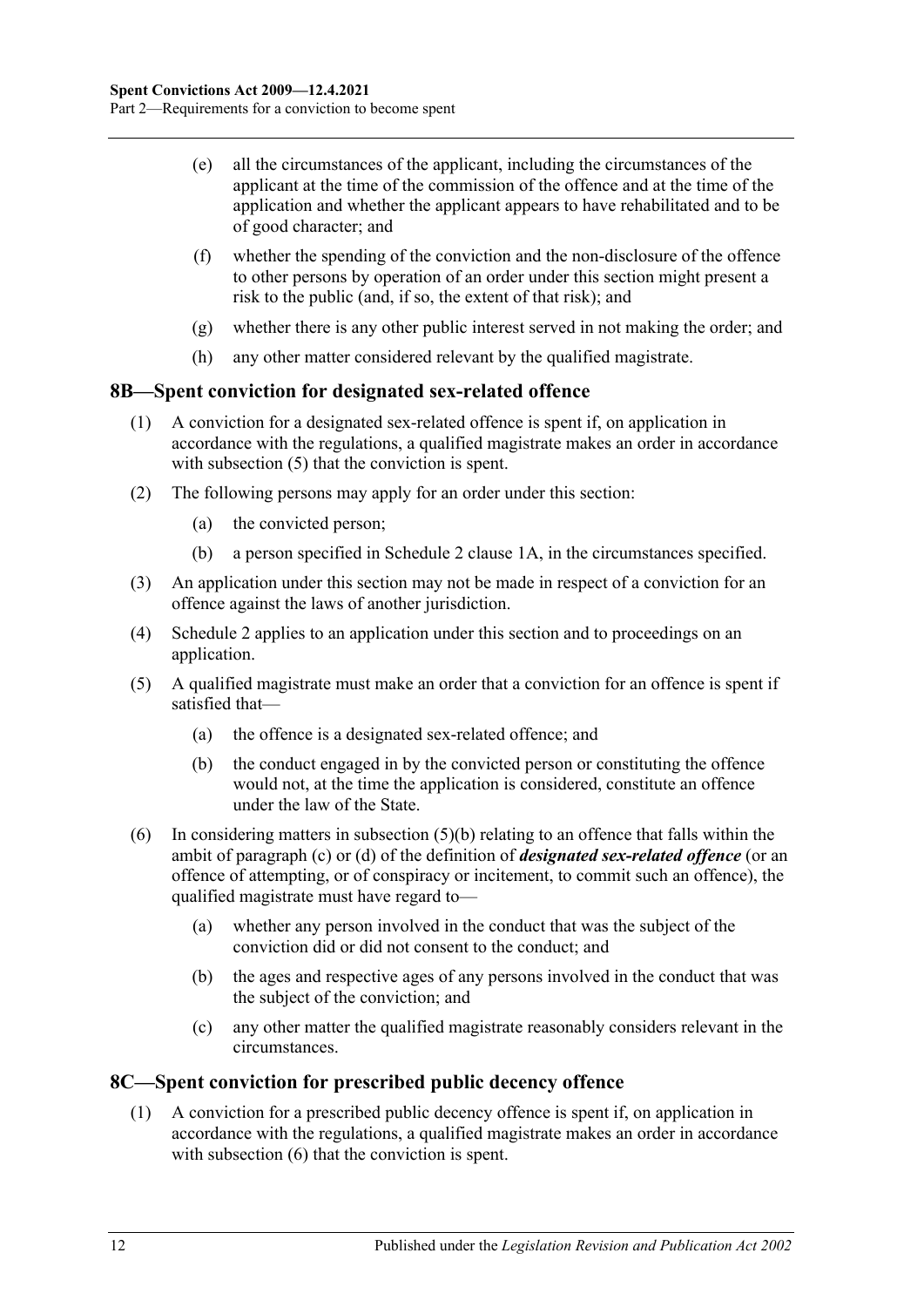- (2) The following persons may apply for an order under this section:
	- (a) the convicted person;
	- (b) a person specified in [Schedule](#page-21-5) 2 clause 1A, in the circumstances specified.
- (3) An application under this section may not be made in respect of a conviction for an offence against the laws of another jurisdiction.
- (4) An application for an order under this section may be made irrespective of whether the conviction the subject of the application has been spent under [section](#page-10-0) 8.
- (5) [Schedule 2](#page-21-3) applies to an application under this section and to proceedings on an application.
- <span id="page-12-1"></span>(6) A qualified magistrate must make an order that a conviction for an offence is spent if satisfied that—
	- (a) the offence is a prescribed public decency offence; and
	- (b) the convicted person would not have been charged with the offence but for the fact that the conduct engaged in by the person or constituting the offence was suspected of being, or being connected to, homosexual activity; and
	- (c) the conduct engaged in by the convicted person or constituting the offence would not, at the time the application is considered, constitute an offence under the law of the State.
- <span id="page-12-2"></span>(7) Despite the fact that a conviction for a prescribed public decency offence may be spent under [section](#page-10-0) 8, the qualified magistrate may make an order under [subsection](#page-12-1) (6) that the conviction is spent under this section and, accordingly, the order applies for the purposes of [Schedule](#page-16-3) 1 clause  $a1(1)(c)$ .
- (8) In considering matters in [subsection](#page-12-2)  $(6)(c)$ , the qualified magistrate must have regard to the following:
	- (a) whether any person involved in the conduct that was the subject of the conviction did or did not consent to the conduct;
	- (b) the ages and respective ages of any persons involved in the conduct that was the subject of the conviction;
	- (c) any other matter the qualified magistrate reasonably considers relevant in the circumstances.

#### <span id="page-12-0"></span>**9—Subsequent conviction after conviction becomes spent**

- (1) A conviction of a person for an offence (the *first offence*) that is spent is not revived by the subsequent conviction of the person for another offence (the *later offence*).
- (2) However, if—
	- (a) the later offence was committed during the qualification period for the first offence; and
	- (b) the later offence is an offence for which a conviction during the qualification period for the first offence would have resulted in the cancellation of the time that had already run as part of the qualification period under [section](#page-9-3) 7(2) or [\(3\)\(b\),](#page-9-5)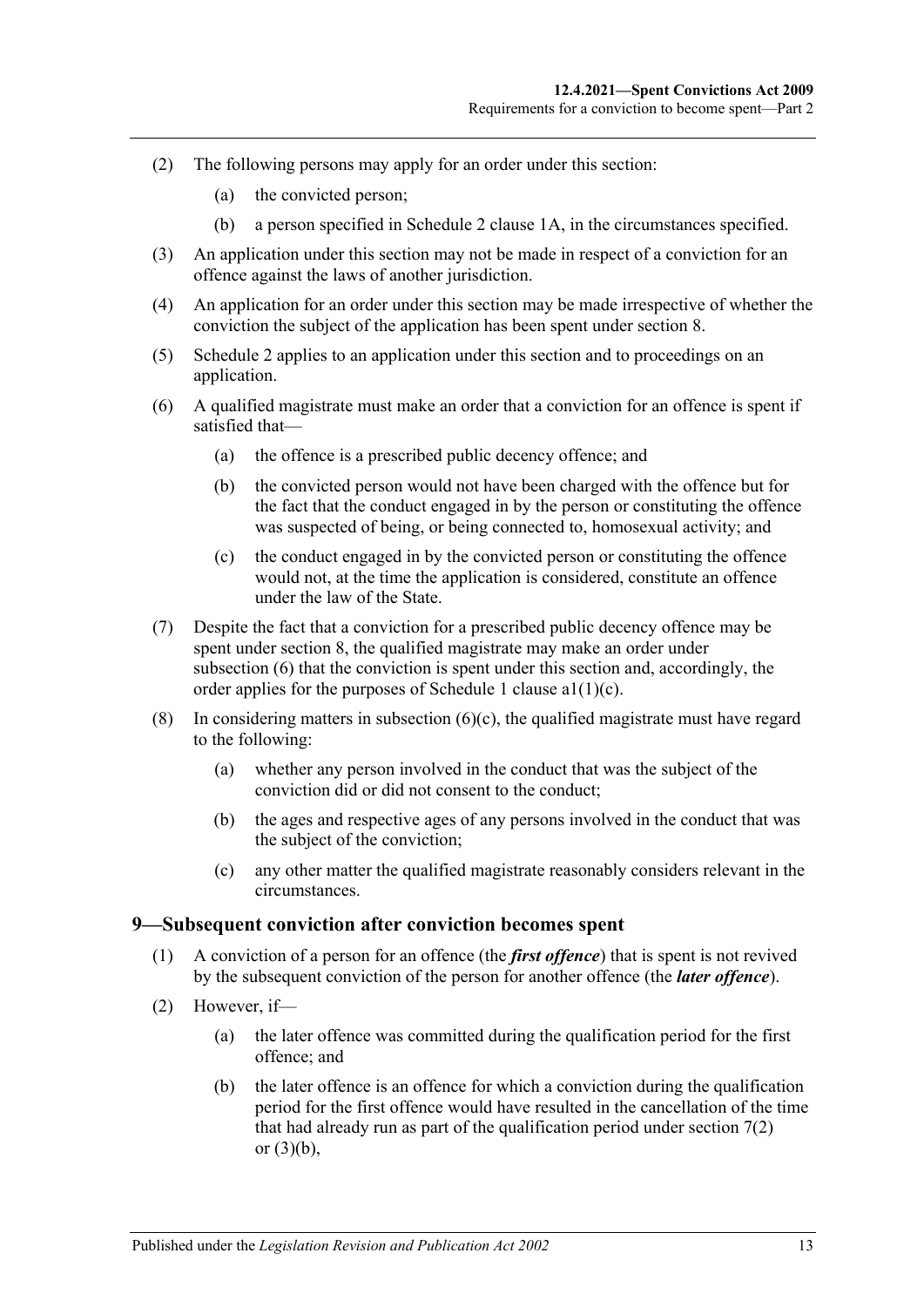the first offence will cease to be treated as a spent conviction under this Act while the qualification period for the later offence is running.

## <span id="page-13-0"></span>**Part 3—Effect of a conviction becoming spent**

## <span id="page-13-1"></span>**Division 1—General provisions**

## <span id="page-13-2"></span>**10—Ability to disregard spent convictions**

If a conviction of a person is spent—

- (a) a question about the person's criminal history is taken not to refer to the spent conviction, but to refer only to any of the person's convictions that are not spent; and
- (b) the person is not required to disclose to any other person for any purpose information concerning the spent conviction; and
- (c) in the application to the person of an Act, statutory instrument, agreement or arrangement—
	- (i) a reference to a conviction, however expressed, is taken not to refer to the spent conviction; and
	- (ii) a reference to the person's character or fitness, however expressed, is not to be taken as allowing or requiring account to be taken of the spent conviction; and
- (d) the spent conviction, or the non-disclosure of the spent conviction, is not a proper ground for—
	- (i) refusing the person any appointment, post, status or privilege; or
	- (ii) revoking any appointment, status or privilege held by the person, or dismissing the person from any post.

## <span id="page-13-4"></span><span id="page-13-3"></span>**11—Unlawful disclosures—public records**

- (1) A person is guilty of an offence if—
	- (a) the person has access to records of convictions kept by or on behalf of a public authority; and
	- (b) the person discloses information about a spent conviction that the person has gained on account of that access; and
	- (c) the person knew, or ought reasonably have known, at the time of the disclosure, that the information was about a spent conviction.

Maximum penalty: \$10 000.

- (2) It is a defence to a charge for an offence against [subsection](#page-13-4) (1) to prove—
	- (a) that the disclosure was made with the consent of the person whose conviction is spent; or
	- $(b)$  that—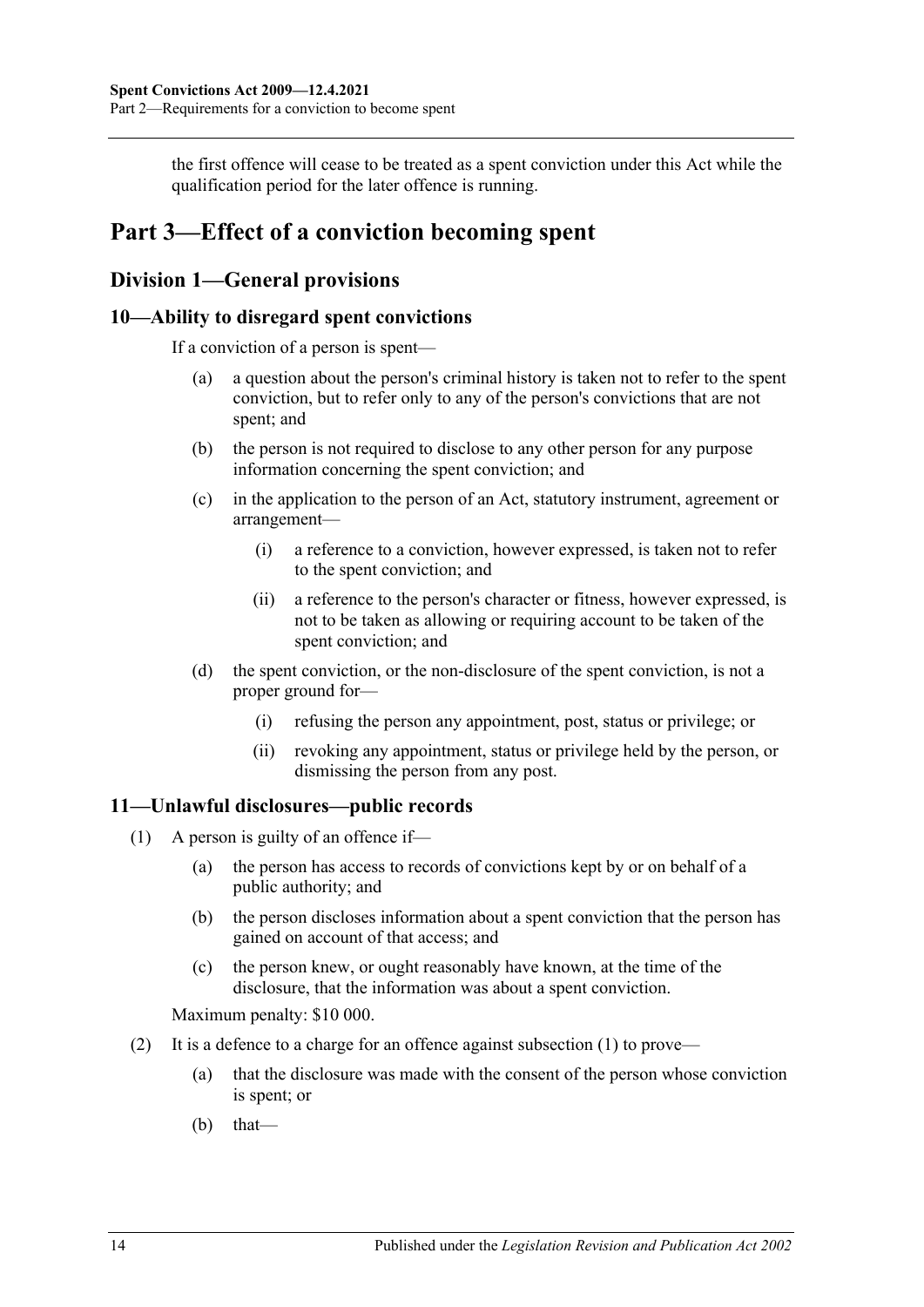- (i) the person who made the disclosure believed in good faith that the disclosure was within the ambit of an exclusion from the operation of this section under [Schedule 1;](#page-16-0) and
- (ii) the disclosure occurred in circumstances where steps had been taken to avoid any breach of [subsection](#page-13-4) (1) by putting in place any systems or safeguards that might reasonably be expected to be provided.

## <span id="page-14-4"></span><span id="page-14-0"></span>**12—Unlawful disclosures—business activities**

- (1) A person is guilty of an offence if—
	- (a) the person, in the course of carrying on a business that includes or involves the provision of information about convictions for offences, discloses information about a spent conviction; and
	- (b) the person knew, or ought reasonably have known, at the time of the disclosure, that the information was about a spent conviction.

Maximum penalty: \$10 000.

- (2) It is a defence to a charge for an offence against [subsection](#page-14-4) (1) to prove—
	- (a) that the disclosure forms part of the ongoing disclosure of the information in materials or in a manner that cannot be reasonably altered to remove information about the spent conviction; and
	- (b) that the disclosure of the information commenced before the conviction became a spent conviction.

## <span id="page-14-1"></span>**Division 2—Exclusions**

## <span id="page-14-2"></span>**13—Exclusions**

(1) [Schedule 1](#page-16-0) sets out exclusions from the operation of [Division 1.](#page-13-1)

## <span id="page-14-3"></span>**13A—Exclusions may not apply**

- (1) A person in relation to whom a conviction for an offence is spent may apply to a qualified magistrate for an order that 1 or more of clauses [7](#page-18-1) and [8](#page-19-0) of [Schedule 1](#page-16-0) do not apply in relation to the offence.
- (2) An application under this section must be made in accordance with the regulations.
- (3) An application for an order under this section in relation to an offence may not be made if a qualified magistrate has refused to make an order under this section in relation to the same offence within the preceding 2 years.
- (4) An application under this section may not be made in respect of a conviction for an offence against the laws of another jurisdiction.
- (5) [Schedule 2](#page-21-3) applies to an application under this section and to proceedings on an application.
- (6) The making of an order under this section is at the discretion of the qualified magistrate and that discretion will be exercised having regard to—
	- (a) the nature, circumstances and seriousness of the offence; and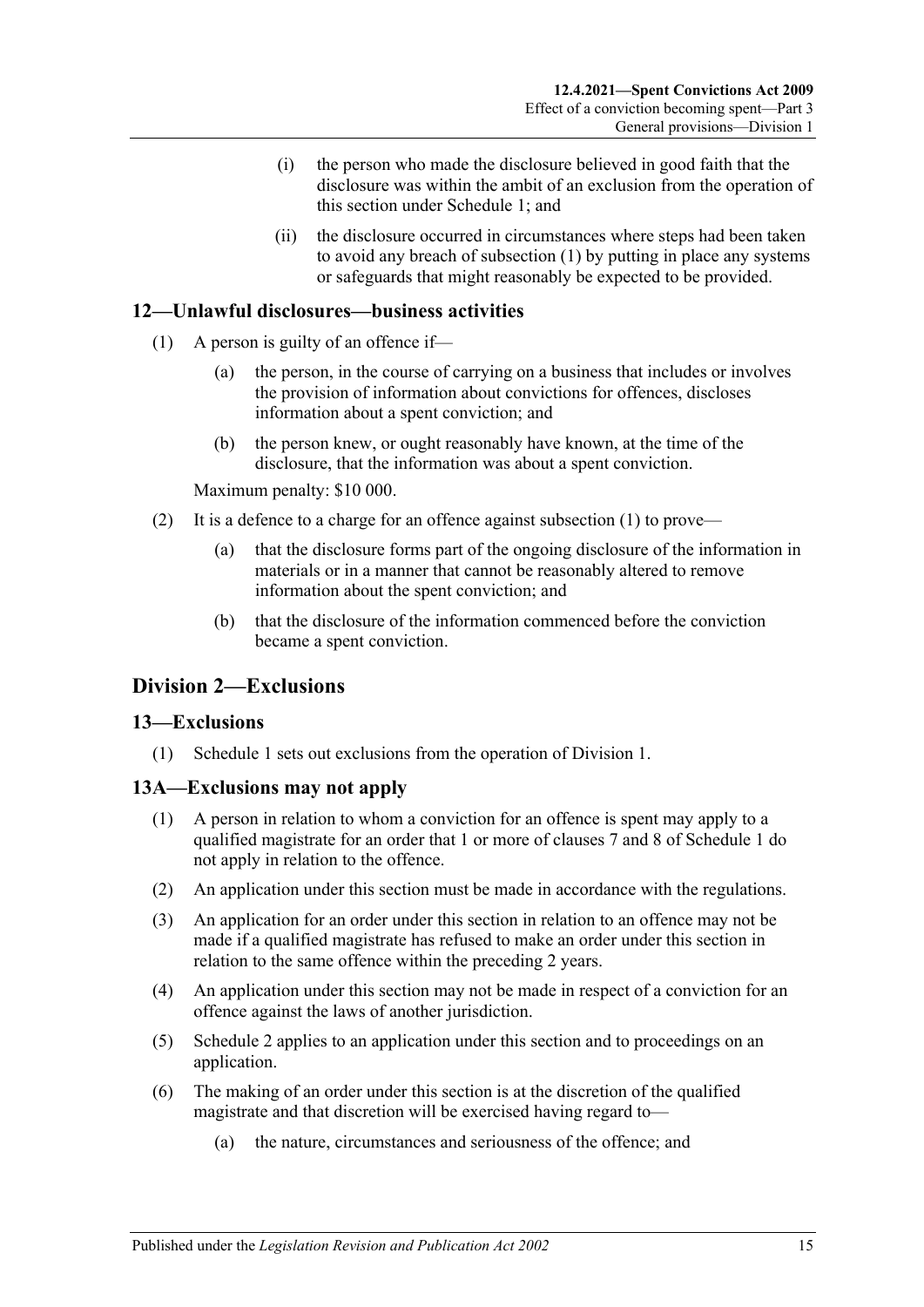- (c) in the case of an application that relates to [clause](#page-18-1) 7 of [Schedule 1—](#page-16-0)if the offence involved a vulnerable person or persons; and
- (d) if a victim impact statement was furnished to the sentencing court in connection with the sentencing of the applicant for the offence (and that statement is available to the qualified magistrate)—anything referred to in that statement; and
- (e) any penalty imposed, and any other order or requirement made or imposed by a court, in relation to the offence; and
- (f) all the circumstances of the applicant, including the circumstances of the applicant at the time of the commission of the offence and at the time of the application and whether the applicant appears to have rehabilitated and to be of good character; and
- (g) whether the removal of the exclusion by operation of an order under this section might present a risk to children, vulnerable persons or the public more generally (and, if so, the extent of that risk); and
- (h) whether there is any public interest served in not making the order; and
- (i) any other matter considered relevant by the qualified magistrate.
- (7) An order under this section will have effect according to its terms.
- (8) An order under this section does not limit the operation of [clause](#page-19-2) 9A of [Schedule 1](#page-16-0) in any respect.

## <span id="page-15-0"></span>**Part 4—Miscellaneous**

#### <span id="page-15-1"></span>**14—Improperly obtaining information about spent convictions**

A person must not fraudulently or dishonestly obtain information about a spent conviction from records of convictions kept by or on behalf of a public authority. Maximum penalty: \$10 000.

## <span id="page-15-2"></span>**15—Prerogative of mercy not affected**

This Act does not affect the exercise of the Royal prerogative of mercy.

#### <span id="page-15-3"></span>**16—Act does not authorise destruction of records**

This Act does not authorise or require the destruction by or on behalf of a public authority of a record relating to a spent conviction, a quashed conviction or a pardon.

#### <span id="page-15-4"></span>**17—Regulations**

- (1) The Governor may make such regulations as are contemplated by, or necessary or expedient for the purposes of, this Act.
- (2) The regulations may—
	- (a) be of general or limited application;
	- (b) vary according to the persons, times, places or circumstances to which they are expressed to apply.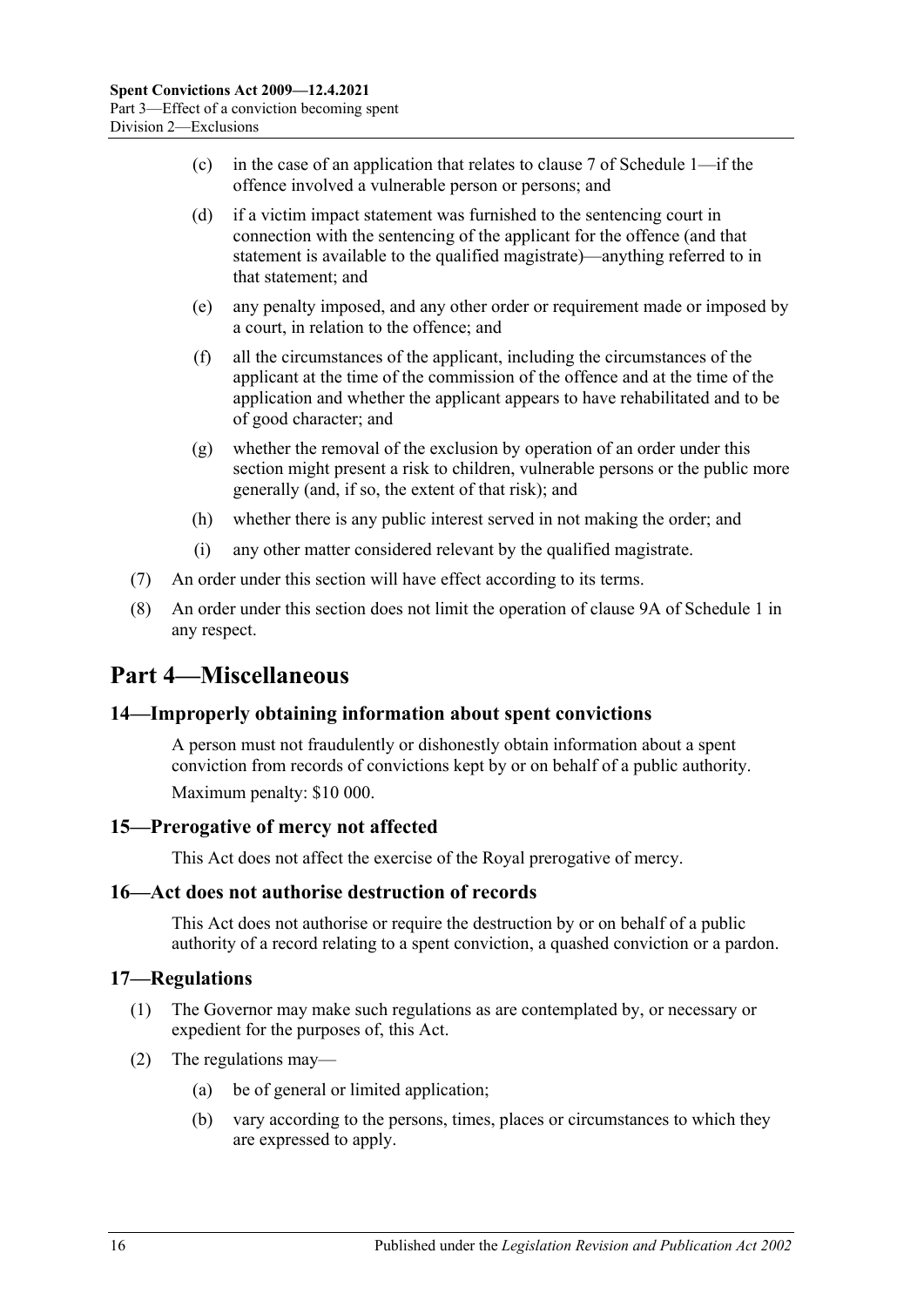## <span id="page-16-0"></span>**Schedule 1—Exclusions**

### <span id="page-16-1"></span>**a1—Application of exclusions**

- (1) An exclusion set out in a clause of this Schedule—
	- (a) does not apply in relation to an offence if the conviction has been quashed and the person has been granted a pardon for the offence, except—
		- (i) in relation to the operation of [clause](#page-19-2) 9A; or
		- (ii) as may be prescribed by the regulations;
	- (b) does not apply in relation to a designated sex-related offence in relation to which an order has been made under [section](#page-10-1) [8B,](#page-11-0) except as may be prescribed by the regulations;
	- (c) does not apply in relation to a prescribed public decency offence in relation to which an order has been made under [section](#page-11-1) 8C, except as may be prescribed by the regulations.
- <span id="page-16-3"></span>(2) An exclusion under clause 7 or 8 does not apply in relation to an offence committed by a particular person if a qualified magistrate has made an order to that effect under [section](#page-14-3) 13A.
- (4) The regulations may provide that an exclusion set out in a clause of this Schedule does not apply in relation to a finding (as constituting a conviction for the purposes of this Act) that is taken to be immediately spent under section 4(1a).

#### <span id="page-16-2"></span>**1—Justice agencies**

- (1) [Part 3 Division 1](#page-13-1) does not apply to the performance of a function or the exercise of a power by—
	- (a) a justice agency; or
	- (b) a person who is acting as a member, officer, employee, agent or contractor of a justice agency.
- (2) [Part 3 Division 1](#page-13-1) does not apply if the disclosure is made, or to be made, to or is made  $by-$ 
	- (a) a justice agency; or
	- (b) a person who is acting as a member, officer, employee, agent or contractor of a justice agency.
- (3) [Part 3 Division 1](#page-13-1) does not apply if a disclosure is made, or to be made, to or is made by a justice agency for the purposes of assessing—
	- (a) prospective employees or prospective members of the agency; or
	- (b) persons proposed to be engaged as consultants to, or to perform services for, the agency or a member of the agency.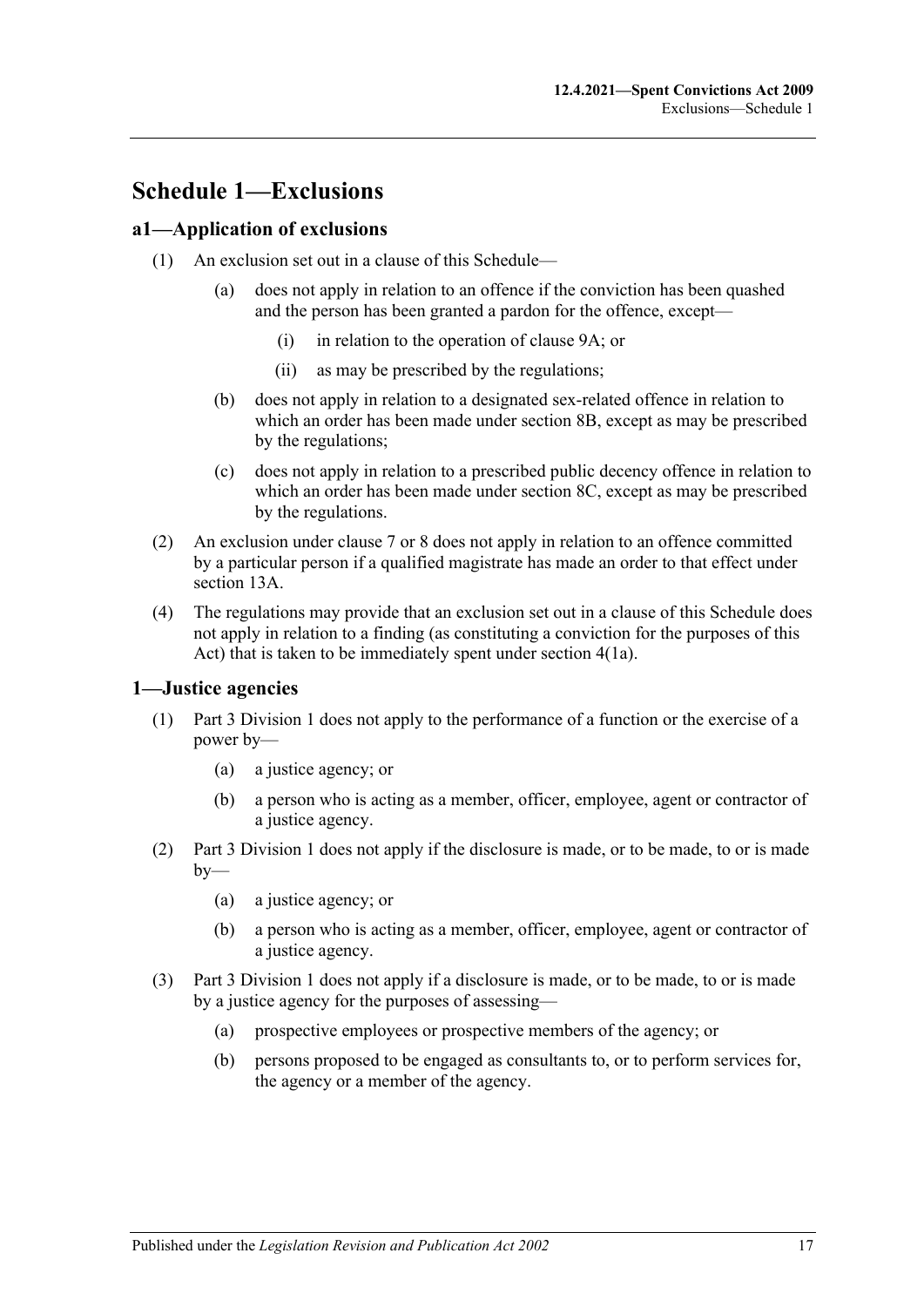### <span id="page-17-0"></span>**2—Commonwealth agencies**

[Part 3 Division 1](#page-13-1) does not apply if a disclosure is made, or to be made, to or is made  $by-$ 

- (a) an intelligence or security agency, for the purpose of assessing—
	- (i) prospective employees or prospective members of the agency; or
	- (ii) persons proposed to be engaged as consultants to, or to perform services for, the agency or a member of the agency; or
- (b) a Commonwealth authority, for the purpose of assessing appointees or prospective appointees to a designated Commonwealth position; or
- (c) a person who makes a decision under the *Migration Act 1958* of the Commonwealth, the *Australian Citizenship Act 2007* of the Commonwealth or the *Immigration Act 1980* of the Territory of Norfolk Island, for the purpose of making that decision; or
- (d) AUSTRAC, for the purpose of assessing—
	- (i) prospective members of the staff of AUSTRAC; or
	- (ii) persons proposed to be engaged as consultants under subsection 225(1) of the *Anti-Money Laundering and Counter-Terrorism Financing Act 2006* of the Commonwealth; or
	- (iii) persons whose services are proposed to be made available to AUSTRAC under subsection 225(3) of that Act; or
- (e) a person or body, for the purpose of instituting or conducting proceedings for any offence.

## <span id="page-17-1"></span>**3—Designated judicial authorities**

- (1) [Part 3 Division 1](#page-13-1) does not apply in connection with proceedings before, or the making of any decision by, a designated judicial authority (including any proceedings associated with jury selection or service or otherwise with respect to the operation of a jury, a decision concerning sentencing, or a decision concerning the granting of bail).
- (2) However, a designated judicial authority before which evidence of a spent conviction is admitted must take such steps as are, in the opinion of the designated judicial entity, appropriate to avoid or minimise publication of the evidence.

#### <span id="page-17-2"></span>**4—Parole Board**

[Part 3 Division 1](#page-13-1) does not apply in connection with proceedings before, or the making of any decision by, the Parole Board.

#### <span id="page-17-3"></span>**5—Judicial and associated officers**

[Part 3 Division 1](#page-13-1) does not apply in relation to an assessment of the suitability of a person appointed, or being considered for appointment—

- (a) as a judge, magistrate or justice of the peace; or
- (b) as a member of a court or tribunal prescribed by the regulations for the purposes of this paragraph.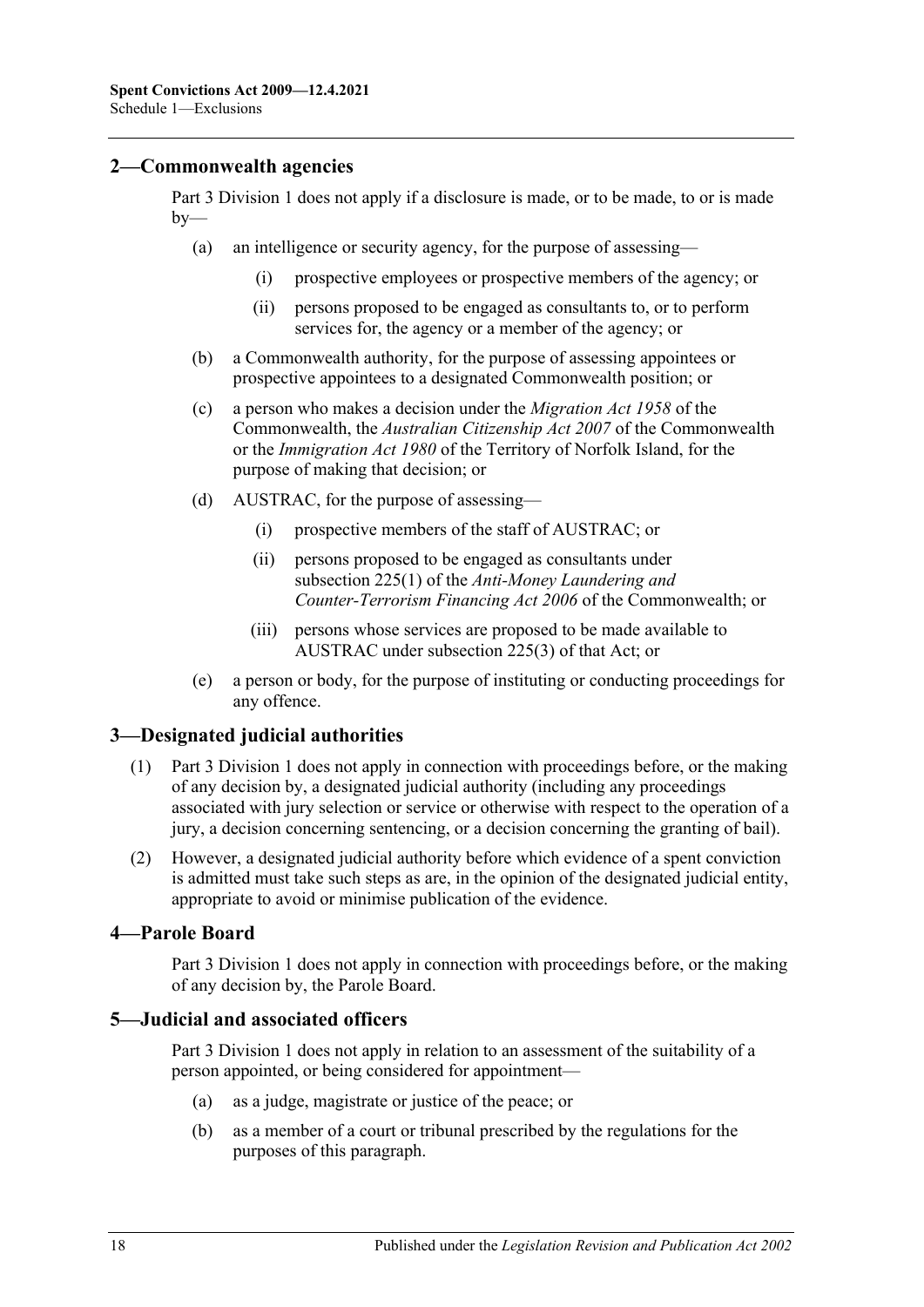## <span id="page-18-0"></span>**6—Care of children**

- (1) [Part 3 Division 1](#page-13-1) does not apply in relation to—
	- (a) any administrative, judicial or other inquiry into, or assessment of, the fitness of a person to have the guardianship or custody of a child, or access to a child; or
	- (b) any assessment of the fitness of a person undertaking, or seeking to undertake, (including without any fee or reward) work or any other activity that directly involves—
		- (i) the care, control, supervision or instruction of children; or
		- (ii) otherwise working in close proximity with children on a regular basis; or
	- (c) any assessment of the fitness of a person undertaking, or seeking to undertake, (including without any fee or reward) work or any other activity that directly involves acting as an advocate for children in legal proceedings; or
	- (d) without limiting a preceding paragraph, a disclosure required or permitted by or under another law (including a law of another jurisdiction (including a law of an overseas jurisdiction)) in relation to a person who works, or who is seeking to work, with children; or
	- $(e)$  any-
		- (i) disciplinary or fitness inquiry or investigation; or
		- (ii) enforcement action or proceedings (including for the suspension or cancellation of a registration, licence, accreditation or other authorisation or authority),

associated with a person within a preceding paragraph.

(2) This clause extends to cases involving circumstances arising outside this jurisdiction.

## <span id="page-18-1"></span>**7—Care of vulnerable people**

- (1) [Part 3 Division 1](#page-13-1) does not apply in relation to—
	- (a) any administrative, judicial or other inquiry into, or assessment of, the fitness of a person to have the guardianship of an aged person or persons with a disability (including an intellectual disability), illness or impairment; or
	- (b) any assessment of the fitness of a person undertaking, or seeking to undertake, (including without any fee or reward) work or any other activity that directly involves—
		- (i) the care of aged persons or persons with a disability (including an intellectual disability), illness or impairment in legal proceedings; or
		- (ii) otherwise working in close proximity with aged persons or persons with a disability (including an intellectual disability), illness or impairment; or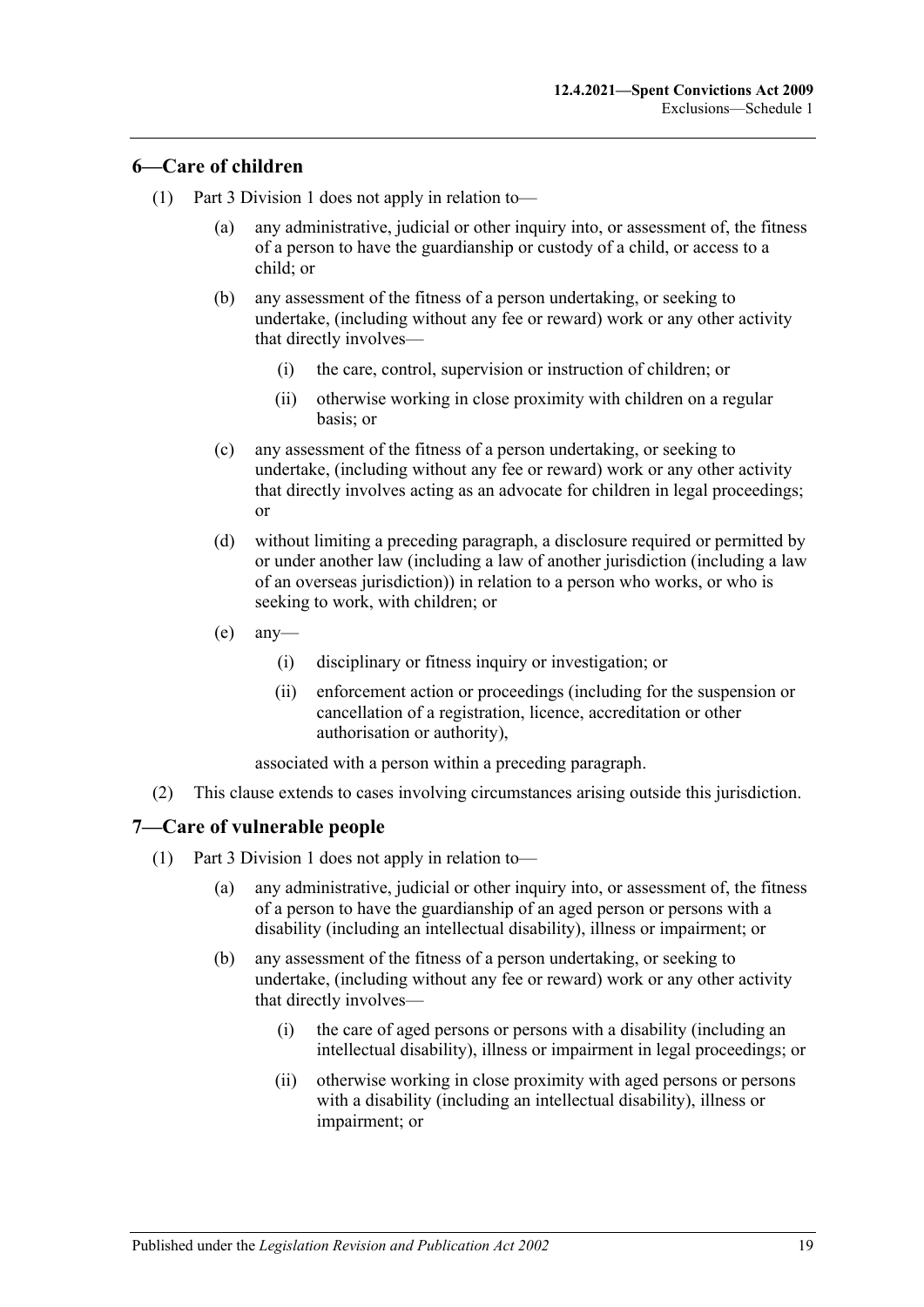- (c) any assessment of the fitness of a person undertaking, or seeking to undertake, (including without any fee or reward) work or any other activity that directly involves acting as an advocate for aged persons or persons with a disability (including an intellectual disability), illness or impairment in legal proceedings; or
- $(d)$  any-
	- (i) disciplinary or fitness inquiry or investigation; or
	- (ii) enforcement action or proceedings (including for the suspension or cancellation of a registration, licence, accreditation or other authorisation or authority),

associated with a person within a preceding paragraph.

(2) This clause extends to cases involving circumstances arising outside this jurisdiction.

## <span id="page-19-0"></span>**8—Activities associated with a character test**

- (1) [Part 3 Division 1](#page-13-1) does not apply in relation to—
	- (a) any assessment of whether a person who, pursuant to statute, has obtained, or is seeking, registration or enrolment, or a licence, accreditation or other authorisation or authority, in or in relation to an occupation, profession, position or activity, is a fit and proper person or a person of good character; or
	- $(b)$  any—
		- (i) disciplinary or fitness inquiry or investigation; or
		- (ii) enforcement action or proceedings (including for the suspension or cancellation of a registration, licence, accreditation or other authorisation or authority),

associated with a person within the preceding paragraph.

(2) This clause extends to cases involving circumstances arising outside this jurisdiction.

#### <span id="page-19-1"></span>**9—Firefighting, police and correctional services**

- (1) [Part 3 Division 1](#page-13-1) does not apply in relation to a disclosure to an authority concerned with the prevention or fighting of fires about a conviction that relates to the setting or lighting of a fire.
- (2) [Part 3 Division 1](#page-13-1) does not apply in relation to a person employed, or seeking employment, as a police officer.
- (3) [Part 3 Division 1](#page-13-1) does not apply in relation to a person employed in, or seeking employment in, an office or position involving duties connected with the punishment, probation or paroling of offenders.

## <span id="page-19-3"></span><span id="page-19-2"></span>**9A—Screening units**

- (1) [Part 3 Division 1](#page-13-1) does not apply—
	- (a) to the performance of a function or the exercise of a power by a prescribed screening unit in prescribed circumstances; or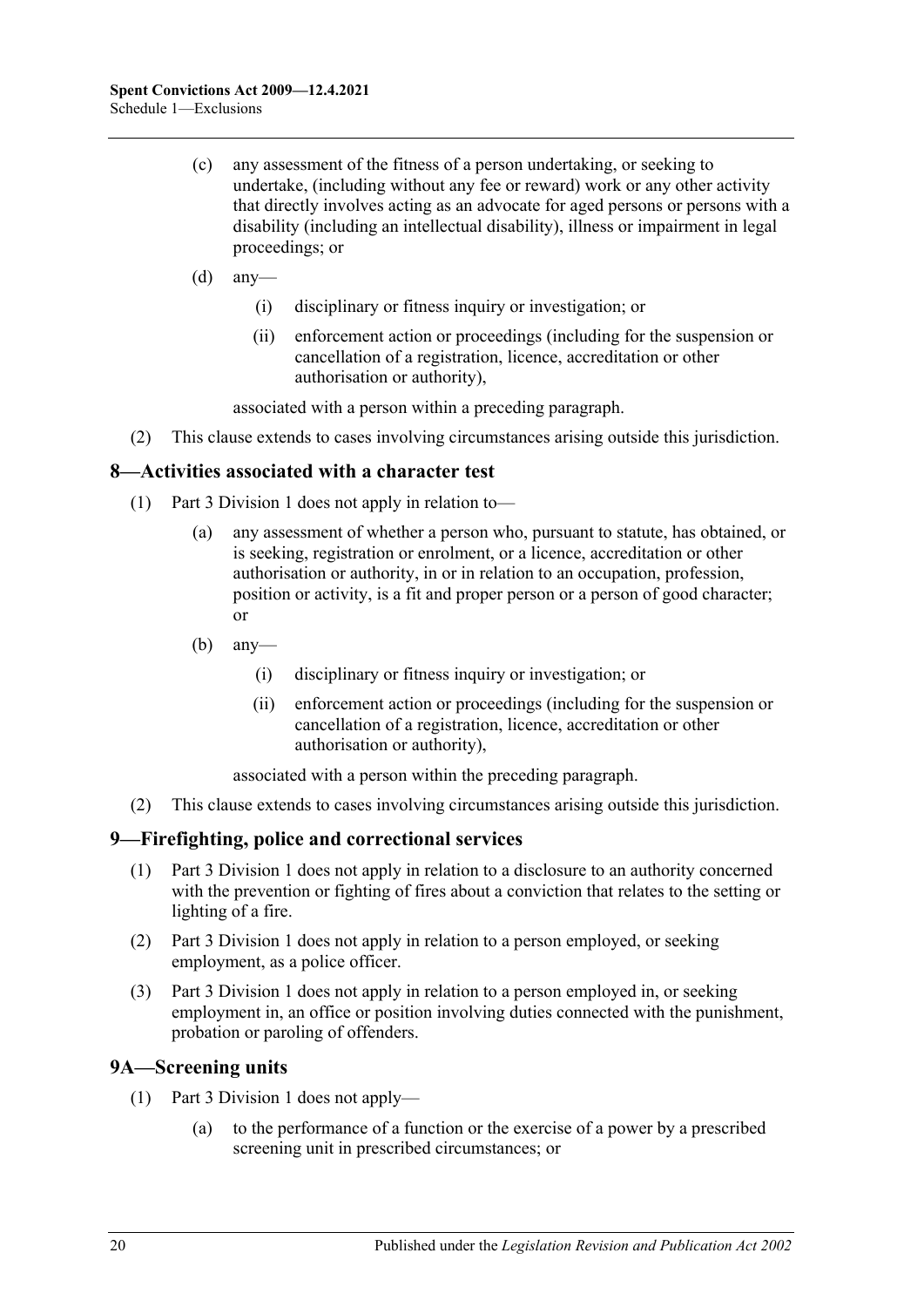- (b) in relation to an entity acting in prescribed circumstances on the basis of information furnished by a prescribed screening unit.
- <span id="page-20-2"></span>(2) However, if a prescribed screening unit is in possession of information relating to—
	- (a) a conviction that has been quashed, or in relation to which the person has been granted a pardon for the offence; or
	- (b) a conviction that is constituted by a finding that is to be treated as a conviction under [section](#page-6-0) 3(5) and that is taken to be spent under [section](#page-7-3) 4(1a); or
	- (c) a conviction for an offence in relation to which an order has been made under [section](#page-14-3) 13A,

the exclusion constituted under [subclause](#page-19-3) (1) will not apply unless the prescribed screening unit is satisfied that there are good reasons for the exclusion to have effect under this Act.

- (3) In acting under [subclause](#page-20-2) (2)—
	- (a) the prescribed screening unit must, when considering whether good reasons exist for the purposes of that subclause, give strong weight to the fact that the conviction or circumstances relate to—
		- (i) a conviction that no longer applies in relation to the person (in the case of a quashed conviction or pardon); or
		- (ii) circumstances that did not lead to an actual conviction (in the case of circumstances to which [section](#page-6-0) 3(5) applies); or
		- (iii) circumstances where a qualified magistrate has been willing to make an order under [section](#page-14-3) 13A,

as the case may be; and

- (b) if the prescribed screening unit decides that there are good reasons for the exclusion to have effect, the prescribed screening unit must provide reasons in accordance with the regulations.
- (4) In this clause—

*prescribed screening unit* means an entity (including an entity constituted under, or for the purposes of, a law of another jurisdiction) prescribed by the regulations for the purposes of this definition.

#### <span id="page-20-0"></span>**10—Official records**

[Part 3 Division 1](#page-13-1) does not apply in relation to a disclosure or a disclosure of information where the disclosure is made, in the course of official duties, by a person who has custody of or access to an official record.

#### <span id="page-20-1"></span>**11—Archives and libraries**

[Part 3 Division 1](#page-13-1) does not apply to an archive or library (or a person acting in the performance of a function of an archive or library) in accordance with the normal procedures of the archive or library.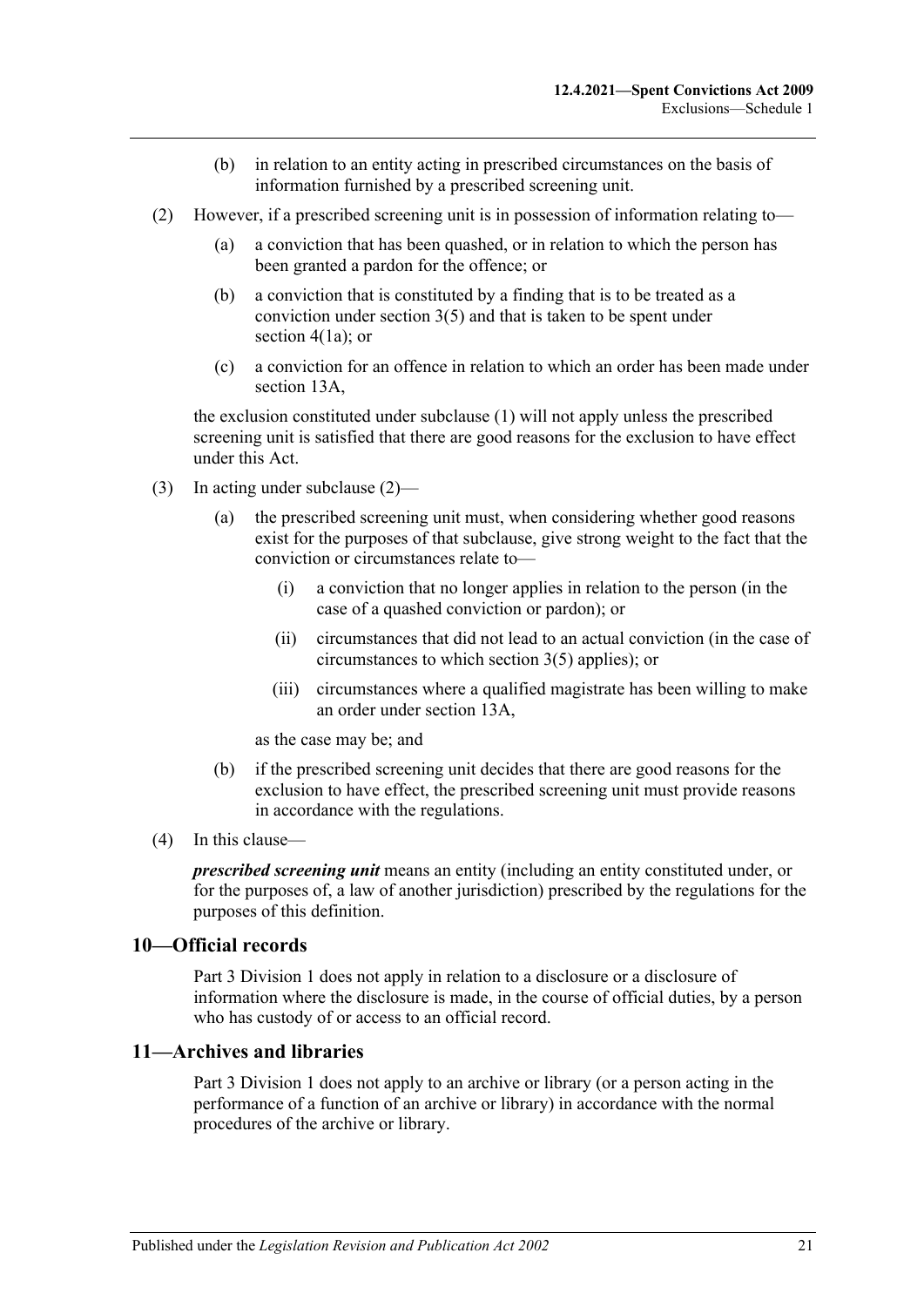## <span id="page-21-0"></span>**12—Reports and authorised publications**

[Part 3 Division 1](#page-13-1) does not apply in relation to a disclosure—

- made in the ordinary course of the preparation, publication or use of a textbook, report, article or collection of material published for historical, educational, scientific or professional purposes, or in the ordinary course of any lecture, class or discussion given or held for any such purpose; or
- (b) made in connection with the preparation, publication or use of a genuine series of law reports on proceedings in courts or tribunals; or
- (c) made in connection with the preparation, publication or use of the official records of a court or tribunal.

#### <span id="page-21-1"></span>**13—Non-identifying information**

[Part 3 Division 1](#page-13-1) does not apply if a disclosure does not contain any information that would tend to identify the convicted person.

#### <span id="page-21-2"></span>**14—Prescribed exclusions**

The regulations may prescribe other exclusions from the operation of [section](#page-13-2) 10, [11](#page-13-3) or [12.](#page-21-0)

## <span id="page-21-3"></span>**Schedule 2—Provisions relating to proceedings before a qualified magistrate**

## <span id="page-21-4"></span>**1—Interpretation**

In this Schedule—

*exemption order* means an order under [section](#page-14-3) 13A;

*prescribed order* means an exemption order or a spent convictions order;

*spent conviction order* means an order under [section](#page-10-1) 8A, [8B](#page-11-0) or [8C.](#page-11-1)

## <span id="page-21-5"></span>**1A—Application for a spent conviction order—designated sex-related offences and prescribed public decency offences**

- (1) The following persons, in addition to a convicted person, may apply for a spent conviction order to be made in respect of a conviction for a designated sex-related offence or a prescribed public decency offence:
	- (a) if the convicted person is a person with a mental incapacity—
		- (i) the convicted person's spouse or domestic partner; or
		- (ii) an adult who is a sibling or child of the convicted person; or
		- (iii) a person appointed as a guardian of the convicted person; or
		- (iv) any other person a qualified magistrate considers to be an appropriate person to make an application in the circumstances of the particular case;
	- (b) if the convicted person is deceased—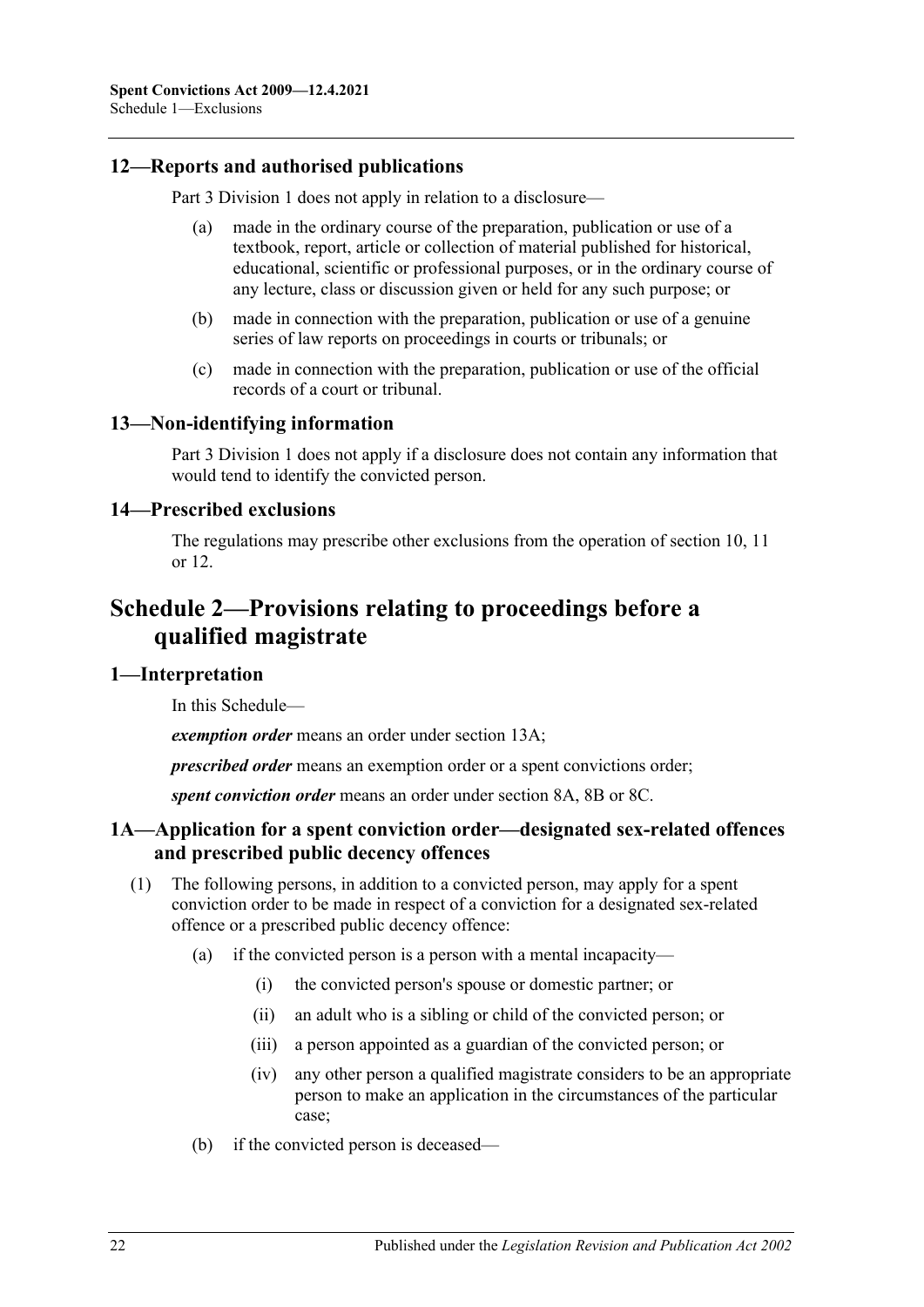- (i) the person who was the convicted person's spouse or domestic partner at the time of death; or
- (ii) an adult who is a sibling or child of the convicted person; or
- (iii) the executor or administrator of the convicted person's estate; or
- (iv) any other person a qualified magistrate considers to be an appropriate person to make an application in the circumstances of the particular case.
- (2) For the purposes of this section, a person is, on a certain date, the *domestic partner* of another if—
	- (a) the person is, on that date, in a registered relationship with the other; or
	- (b) the person is, on that date, living with the other in a close personal relationship.
- (3) In this section—

*close personal relationship* means the relationship between 2 adult persons (whether or not related by family and irrespective of their sex or gender identity) who live together as a couple on a genuine domestic basis, but does not include a relationship where 1 of the persons provides the other with domestic support or personal care (or both) for fee or reward, or on behalf of some other person or an organisation of whatever kind;

*mental incapacity* means the inability of a person to look after the person's own health, safety or welfare or to manage the person's own affairs, as a result of—

- (a) any damage to, or any illness, disorder, imperfect or delayed development, impairment or deterioration of, the brain or mind; or
- (b) any physical illness or condition that renders the person unable to communicate the person's intentions or wishes in any manner whatsoever;

*registered relationship* means a relationship that is registered under the *[Relationships](http://www.legislation.sa.gov.au/index.aspx?action=legref&type=act&legtitle=Relationships%20Register%20Act%202016)  [Register Act](http://www.legislation.sa.gov.au/index.aspx?action=legref&type=act&legtitle=Relationships%20Register%20Act%202016) 2016*, and includes a corresponding law registered relationship under that Act.

## <span id="page-22-0"></span>**2—Extent of application**

- (1) An application for an exemption order may relate to more than 1 relevant clause under [Schedule 1](#page-16-0) and be made in relation to more than 1 offence.
- (2) An application for a spent conviction order may be made in relation to more than 1 conviction.
- (3) An application for an exemption order and an application for a spent conviction order made by the same person may be heard jointly.

## <span id="page-22-1"></span>**3—Notice of application**

- (1) The Attorney-General and the Commissioner of Police—
	- (a) must each be served with a copy of an application for a prescribed order; and
	- (b) may each intervene in the proceedings relating to an application for a prescribed order and, in so doing, be represented at a hearing of the application.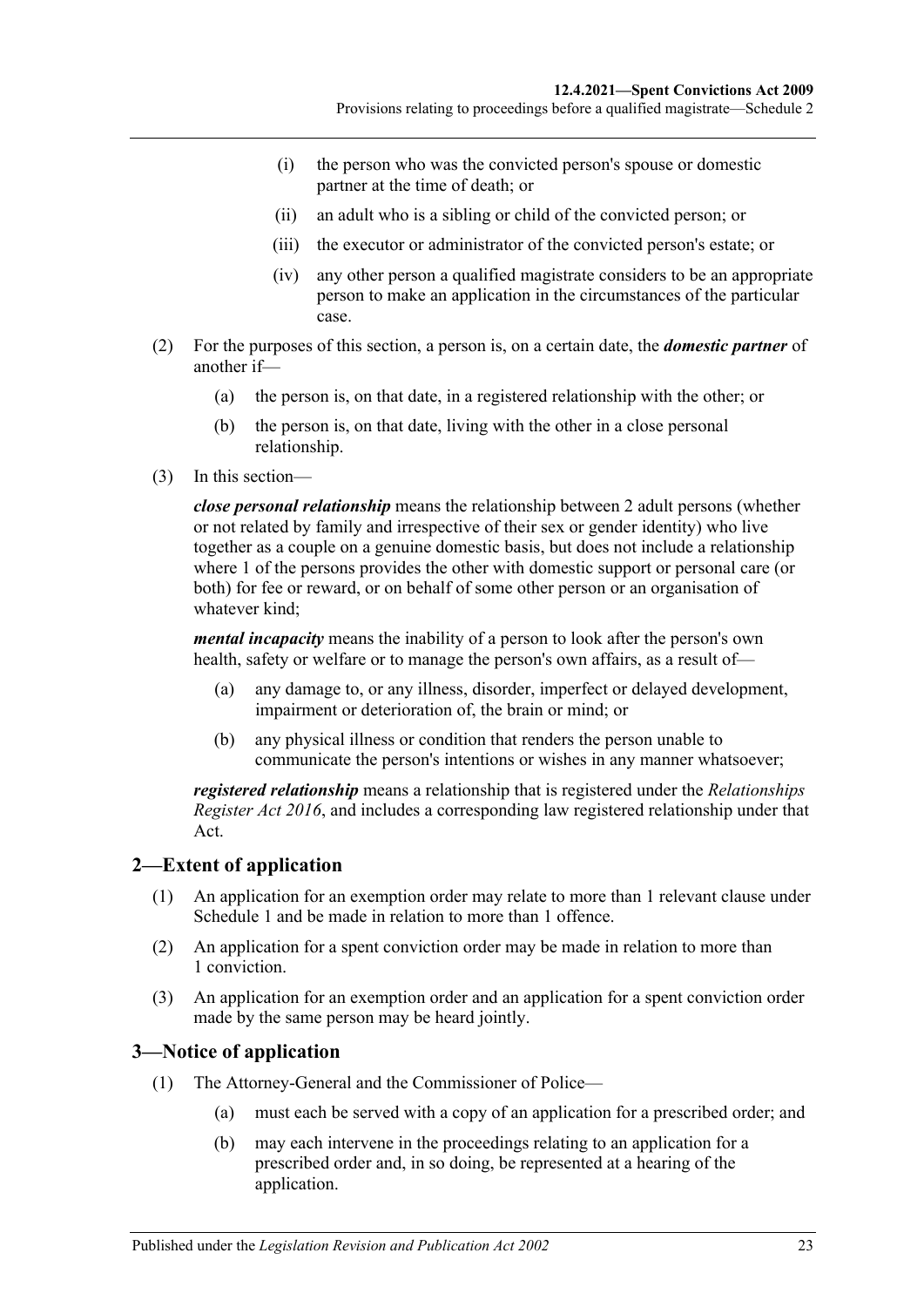Schedule 2—Provisions relating to proceedings before a qualified magistrate

- (2) In addition, in the case of an application for an exemption order that relates to clause [7](#page-18-1) of [Schedule 1,](#page-16-0) the designated Minister—
	- (a) must be served with a copy of the application; and
	- (b) may intervene in the proceedings relating to the application and, in so doing, be represented at a hearing of the application.
- (3) In this clause—

#### *designated Minister* means—

(b) in relation to an application for an exemption order that relates to [clause](#page-18-1) 7 of [Schedule 1—](#page-16-0)the Minister for Disabilities;

*Minister for Children's Protection* means the Minister who has portfolio responsibility for the office within the public service that is primarily concerned with undertaking working with children checks under the *[Child Safety \(Prohibited Persons\)](http://www.legislation.sa.gov.au/index.aspx?action=legref&type=act&legtitle=Child%20Safety%20(Prohibited%20Persons)%20Act%202016)  Act [2016](http://www.legislation.sa.gov.au/index.aspx?action=legref&type=act&legtitle=Child%20Safety%20(Prohibited%20Persons)%20Act%202016)*;

*Minister for Disabilities* means the Minister who has portfolio responsibility for matters associated with the interests of persons with a disability.

#### <span id="page-23-0"></span>**4—Conduct of proceedings**

- (1) An application for a prescribed order must be heard in private unless the applicant consents to the hearing being in public or the qualified magistrate considers that, in the circumstances of the case, the hearing should be in public.
- (2) If a hearing is held in private, the qualified magistrate may give directions as to who may be present.
- (3) If a hearing is held in public, the qualified magistrate may order that there must not be published by any means any particulars likely to lead to the identification of the convicted person.

## <span id="page-23-2"></span><span id="page-23-1"></span>**5—Principles governing hearings**

- (1) In any proceedings for a prescribed order—
	- (a) the qualified magistrate is not bound by the rules of evidence but may inform himself or herself as the qualified magistrate thinks fit; and
	- (b) the qualified magistrate must act according to equity, good conscience and the substantial merits of the case without regard to technicalities and legal forms.
- <span id="page-23-4"></span>(2) Without limiting [subclause](#page-23-2) (1) and despite any other clause, but subject to [subclause](#page-23-3) (3), a qualified magistrate may, if he or she thinks it appropriate, conduct all or part of any proceedings entirely on the basis of documents without the applicant or any representative attending or participating in a hearing.
- <span id="page-23-3"></span>(3) [Subclause](#page-23-4) (2) does not apply if the Attorney-General or another Minister, or the Commissioner of Police, has intervened in the proceedings.
- (4) A qualified magistrate may, if satisfied that an application for a prescribed order is vexatious, misconceived or lacking in substance, dismiss the application without holding a hearing.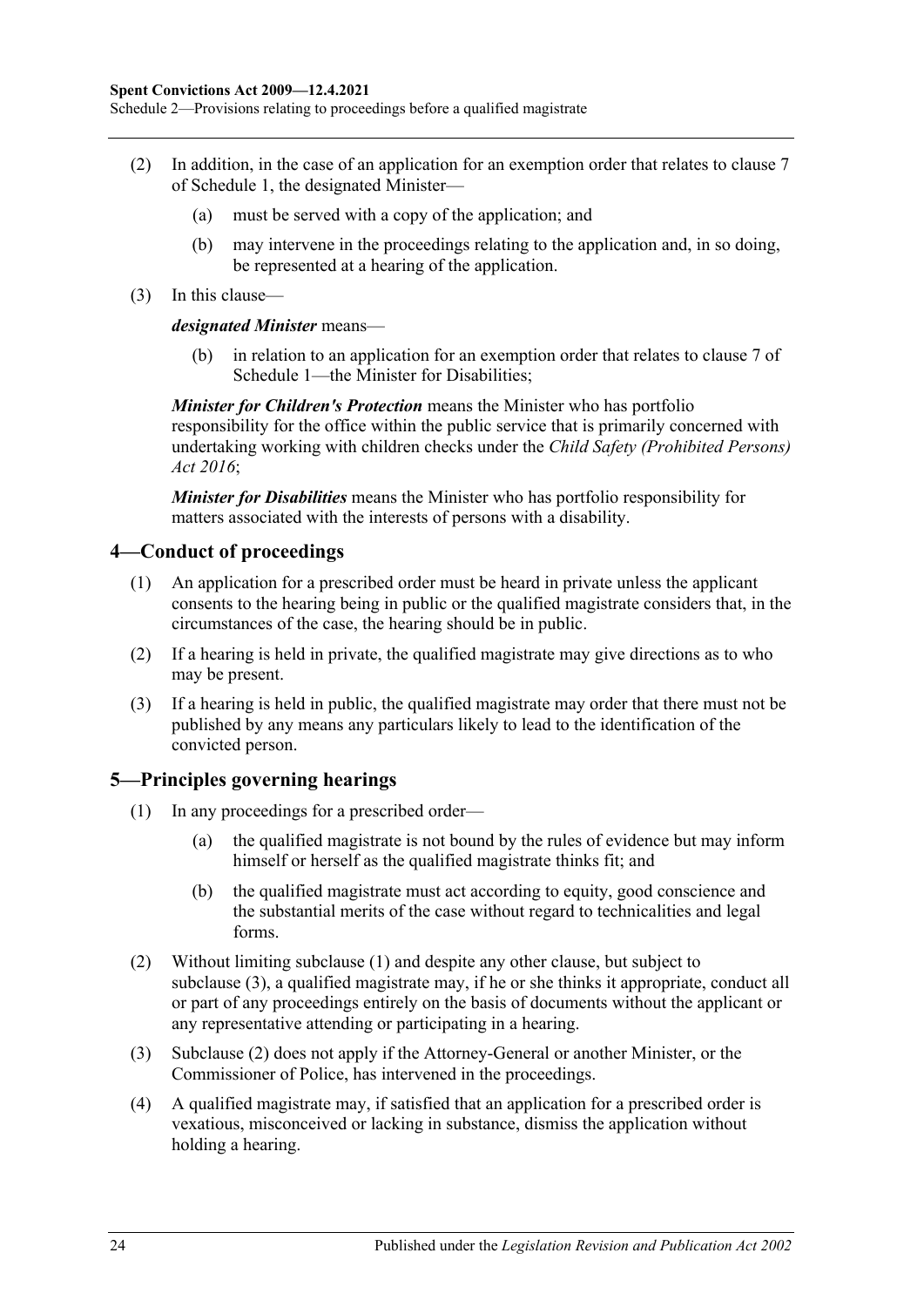## <span id="page-24-0"></span>**Legislative history**

## **Notes**

- Please note—References in the legislation to other legislation or instruments or to titles of bodies or offices are not automatically updated as part of the program for the revision and publication of legislation and therefore may be obsolete.
- Earlier versions of this Act (historical versions) are listed at the end of the legislative history.
- For further information relating to the Act and subordinate legislation made under the Act see the Index of South Australian Statutes or www.legislation.sa.gov.au.

## **Principal Act and amendments**

New entries appear in bold.

| Year | No | Title                                                                                              | Assent     | Commencement                                                                  |
|------|----|----------------------------------------------------------------------------------------------------|------------|-------------------------------------------------------------------------------|
| 2009 | 72 | <b>Spent Convictions Act 2009</b>                                                                  | 10.12.2009 | 13.2.2011 (Gazette 10.2.2011 p459)                                            |
| 2013 | 2  | <b>Spent Convictions (Miscellaneous)</b><br>Amendment Act 2013                                     | 14.2.2013  | 5.5.2013 (Gazette 2.5.2013 p1391)                                             |
| 2013 | 11 | <b>Statutes Amendment</b><br>(Attorney-General's Portfolio)<br>Act 2013                            | 18.4.2013  | Pt 10 (s 23)-5.5.2013 immediately<br>after 2/2013 (Gazette 2.5.2013 p1391)    |
| 2013 | 87 | Statutes Amendment (Assessment of<br>Relevant History) Act 2013                                    | 5.12.2013  | Pt 4 (ss $10-12$ )-16.2.2014 (Gazette<br>13.2.2014 p887)                      |
| 2013 | 88 | <b>Spent Convictions (Decriminalised</b><br>Offences) Amendment Act 2013                           | 5.12.2013  | 22.12.2013 (Gazette 19.12.2013 p4927)                                         |
| 2017 | 35 | <b>Statutes Amendment (National</b><br>Policing Information Systems and<br>Services) Act 2017      | 22.8.2017  | Pt 5 (s $6$ ) -22.8.2017                                                      |
| 2017 | 53 | Statutes Amendment (Sentencing)<br>Act 2017                                                        | 28.11.2017 | Pt 19 (s 30)-30.4.2018 (Gazette<br>6.2.2018 p612                              |
| 2017 | 64 | Children's Protection Law Reform<br>(Transitional Arrangements and<br>Related Amendments) Act 2017 | 12.12.2017 | Pt 18 (ss 126 to 128)-1.7.2019<br>(Gazette 17.1.2019 p93)                     |
| 2017 | 70 | <b>Statutes Amendment</b><br>(Attorney-General's Portfolio No 3)<br>Act 2017                       | 12.12.2017 | Pt 12 (ss 28 to 30)-9.12.2019 (Gazette<br>31.10.2019 p3618)                   |
| 2019 | 21 | <b>Statutes Amendment</b><br>(Attorney-General's Portfolio)<br>(No 2) Act 2019                     | 19.9.2019  | Pt 14 (ss 21 & 22)-9.12.2019<br>immediately after Pt 12 of 70/2017:<br>s(2(6) |
| 2020 | 42 | <b>Spent Convictions (Decriminalised</b><br><b>Offences</b> ) Amendment Act 2020                   | 10.12.2020 | 12.4.2021 (Gazette 8.4.2021 p1131)                                            |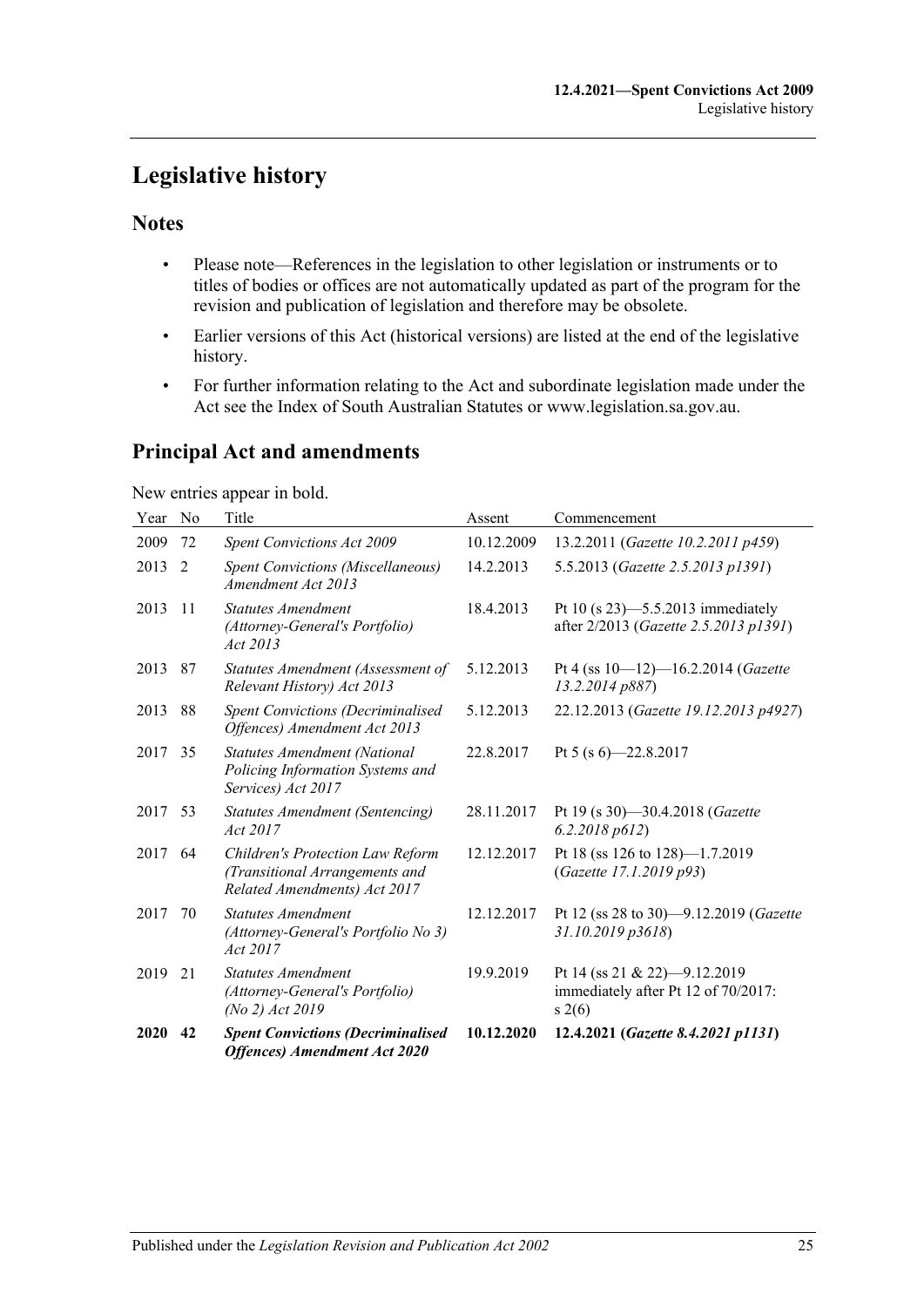## **Provisions amended**

New entries appear in bold.

Entries that relate to provisions that have been deleted appear in italics.

| Provision                            | How varied                                                           | Commencement |
|--------------------------------------|----------------------------------------------------------------------|--------------|
| Long title                           | amended by 42/2020 s 4                                               | 12.4.2021    |
| Pt1                                  |                                                                      |              |
| s <sub>2</sub>                       | omitted under Legislation Revision and<br>Publication Act 2002       | 5.5.2013     |
| s <sub>3</sub>                       |                                                                      |              |
| s(1)                                 |                                                                      |              |
| designated<br>sex-related<br>offence | inserted by $88/2013$ s $4(1)$                                       | 22.12.2013   |
|                                      | amended by 42/2020 s 5(1)                                            | 12.4.2021    |
| eligible sex<br>offence              | inserted by $2/2013$ s $4(1)$                                        | 5.5.2013     |
|                                      | substituted by $88/2013$ s $4(2)$                                    | 22.12.2013   |
|                                      | substituted by $42/2020$ s $5(2)$                                    | 12.4.2021    |
| justice agency                       | (e) deleted by $35/2017$ s 6                                         | 22.8.2017    |
| decency offence                      | prescribed public inserted by $42/2020$ s $5(3)$                     | 12.4.2021    |
| qualified<br>magistrate              | inserted by $2/2013$ s $4(2)$                                        | 5.5.2013     |
| $s \; 3(3)$                          | amended by $2/2013$ s $4(3)$                                         | 5.5.2013     |
|                                      | amended by 53/2017 s 30                                              | 30.4.2018    |
| $s \; 3(8)$                          | inserted by $88/2013$ s 4(3)                                         | 22.12.2013   |
| s <sub>4</sub>                       |                                                                      |              |
| s(4(a))                              | inserted by $2/2013$ s 5                                             | 5.5.2013     |
| s <sub>5</sub>                       |                                                                      |              |
| $s \, 5(1)$                          | amended by $2/2013$ s $6(1)$                                         | 5.5.2013     |
|                                      | amended by 88/2013 s 5                                               | 22.12.2013   |
|                                      | amended by 42/2020 s 6(1)                                            | 12.4.2021    |
| $s\ 5(2)$                            | amended by $2/2013$ s $6(2)$                                         | 5.5.2013     |
|                                      | amended by $42/2020$ s $6(2)$                                        | 12.4.2021    |
| s <sub>6A</sub>                      | inserted by 2/2013 s 7                                               | 5.5.2013     |
| Pt 2                                 |                                                                      |              |
| s <sub>7</sub>                       |                                                                      |              |
| s(7(1))                              | amended by 2/2013 s 8                                                | 5.5.2013     |
| s <sub>8</sub>                       |                                                                      |              |
| s(1)                                 | s 8 amended and redesignated as $s(1)$ by<br>$2/2013$ s $9(1)$ , (2) | 5.5.2013     |
| s(2)                                 | inserted by $2/2013$ s $9(2)$                                        | 5.5.2013     |
| s 8A                                 | inserted by 2/2013 s 10                                              | 5.5.2013     |
| s 8A(5)                              | amended by $88/2013$ s $6(1)$                                        | 22.12.2013   |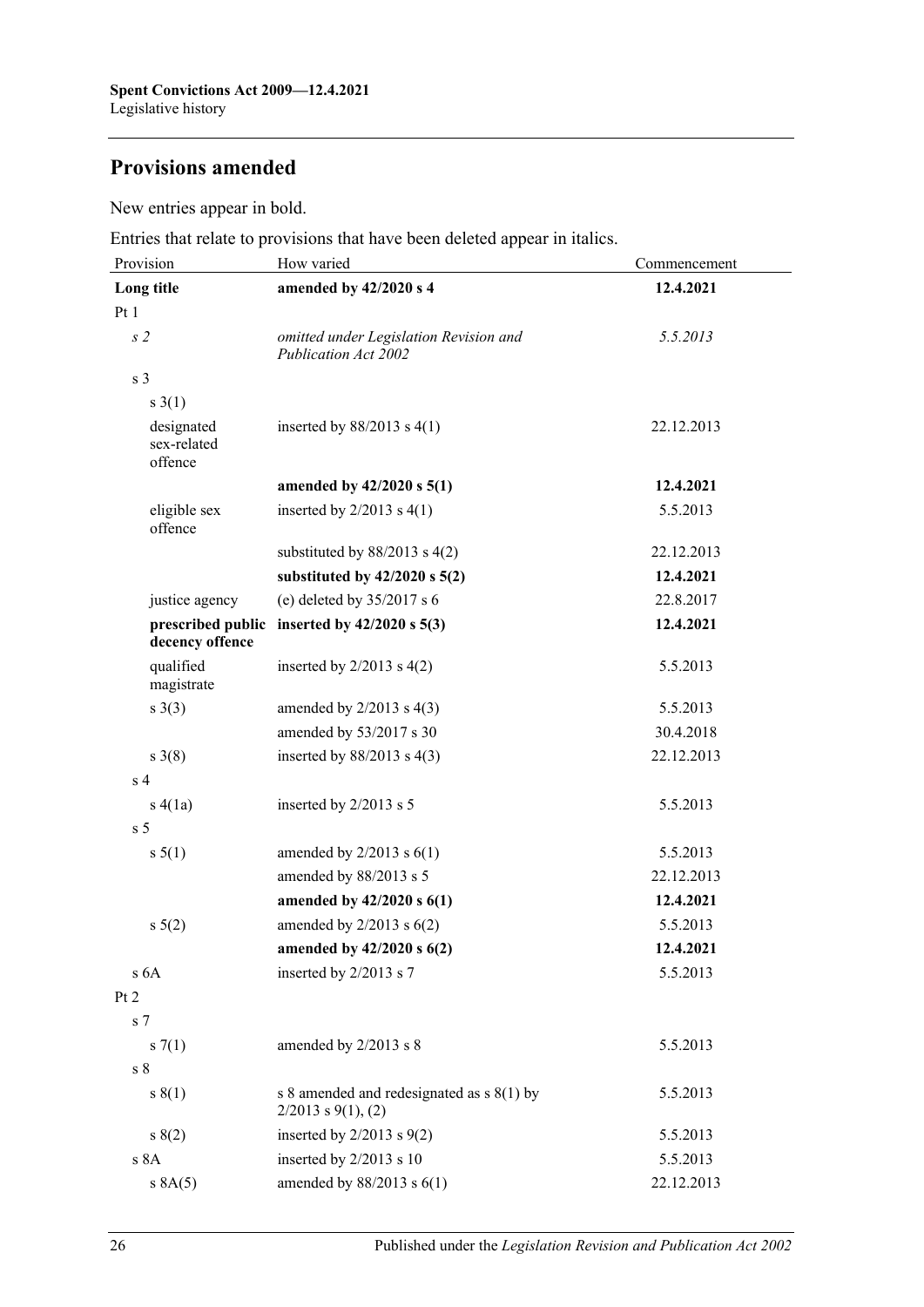|                 | amended by 42/2020 s 7(1)          | 12.4.2021  |
|-----------------|------------------------------------|------------|
| $s\,8A(6)$      | inserted by $88/2013$ s $6(2)$     | 22.12.2013 |
|                 | deleted by $42/2020 s 7(2)$        | 12.4.2021  |
| ss 8B and 8C    | inserted by 42/2020 s 8            | 12.4.2021  |
| Pt 3            |                                    |            |
| s 13            |                                    |            |
| s 13(2)         | amended by $2/2013$ s $11(1)$      | 5.5.2013   |
|                 | deleted by 70/2017 s 28            | 9.12.2019  |
| s 13(2a)        | inserted by 87/2013 s 10(1)        | 16.2.2014  |
|                 | deleted by 70/2017 s 28            | 9.12.2019  |
| s 13(3)         | substituted by $2/2013$ s $11(2)$  | 5.5.2013   |
|                 | amended by 11/2013 s 23(1)         | 5.5.2013   |
|                 | deleted by 70/2017 s 28            | 9.12.2019  |
| s 13(3a)        | inserted by 11/2013 s 23(2)        | 5.5.2013   |
|                 | amended by 87/2013 s 10(2)         | 16.2.2014  |
|                 | deleted by 70/2017 s 28            | 9.12.2019  |
| s 13(4)         | inserted by $2/2013$ s $11(2)$     | 5.5.2013   |
|                 | amended by 64/2017 s 126           | 1.7.2019   |
|                 | deleted by 70/2017 s 28            | 9.12.2019  |
| s 13(5)         | inserted by 88/2013 s 7            | 22.12.2013 |
|                 | deleted by 70/2017 s 28            | 9.12.2019  |
| s 13A           | inserted by 2/2013 s 12            | 5.5.2013   |
| s 13A(1)        | amended by 64/2017 s 127(1)        | 1.7.2019   |
| $s$ 13A(1a)     | inserted by $70/2017 s 29(1)$      | 9.12.2019  |
|                 | deleted by $21/2019 s 21(1)$       | 9.12.2019  |
| s 13A(6)        | (b) deleted by 64/2017 s 127(2)    | 1.7.2019   |
|                 | amended by 70/2017 s 29(2)         | 9.12.2019  |
|                 | amended by 21/2019 s 21(2)         | 9.12.2019  |
| $s$ 13A(6a)     | inserted by 70/2017 s 29(3)        | 9.12.2019  |
|                 | deleted by $21/2019 s 21(3)$       | 9.12.2019  |
| s 13A(8)        | inserted by 87/2013 s 11           | 16.2.2014  |
| $S$ 13 $A(9)$   | inserted by 70/2017 s 29(4)        | 9.12.2019  |
|                 | deleted by $21/2019 s 21(4)$       | 9.12.2019  |
| Sch 1           |                                    |            |
| cl al           | inserted by 70/2017 s 30           | 9.12.2019  |
| cl a $1(1)$     | substituted by $21/2019$ s $22(1)$ | 9.12.2019  |
|                 | amended by 42/2020 s 9(1), (2)     | 12.4.2021  |
| cl a $1(2)$     | amended by 21/2019 s 22(2), (3)    | 9.12.2019  |
| $cl$ $al(3)$    | deleted by 21/2019 s 22(4)         | 9.12.2019  |
| cl 9A           | inserted by 87/2013 s 12           | 16.2.2014  |
| Sch 2           | inserted by 2/2013 s 13            | 5.5.2013   |
| cl <sub>1</sub> |                                    |            |